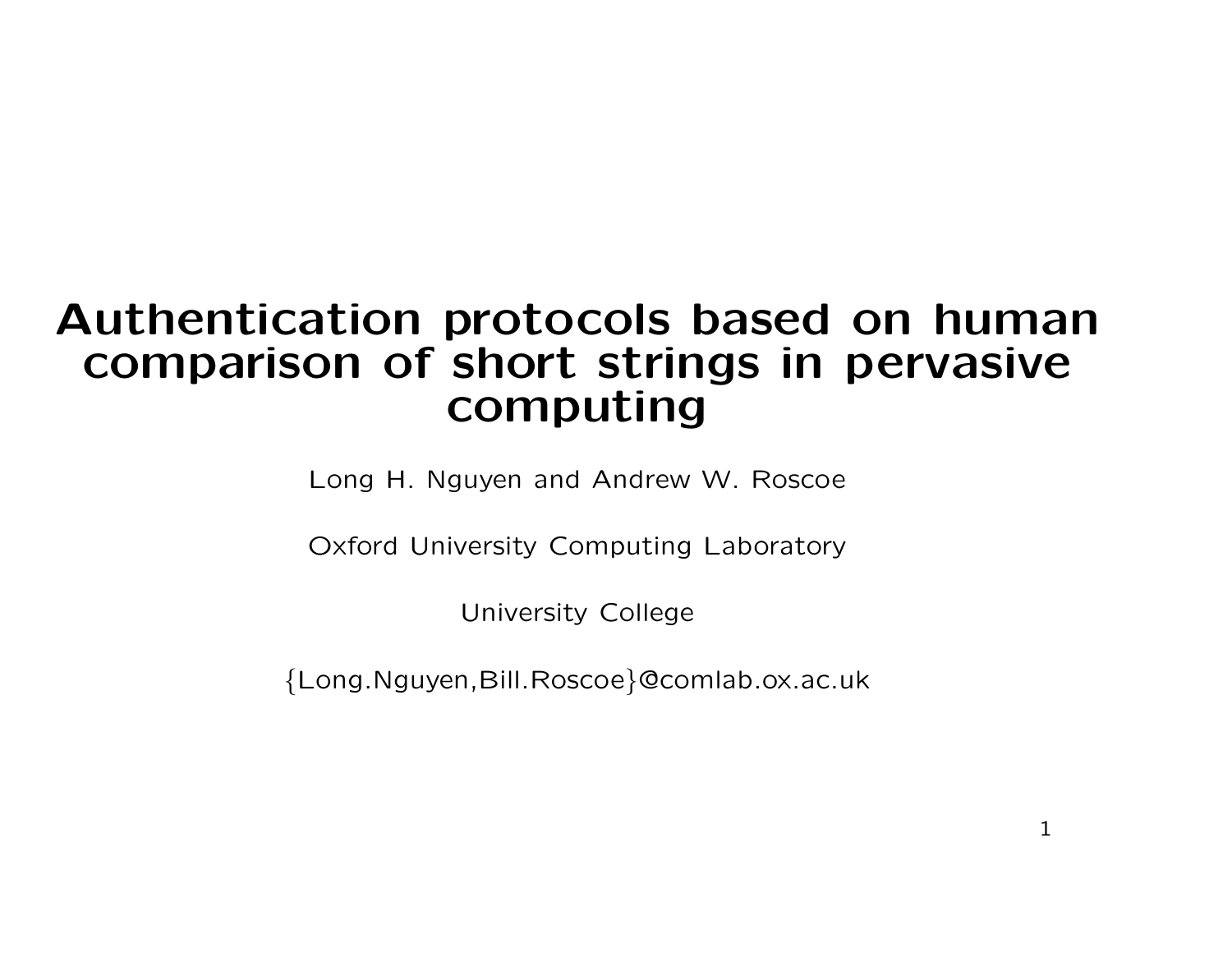# Authentication protocols

- In authentication protocols, parties want to obtain the authentic information such as IDs and public keys of other parties.
- There are some well established methods to achieve this goal based on <sup>a</sup> PKI or passwords.
- However, the nature of pervasive computing devices introduces <sup>a</sup> number of new challenges in authentication.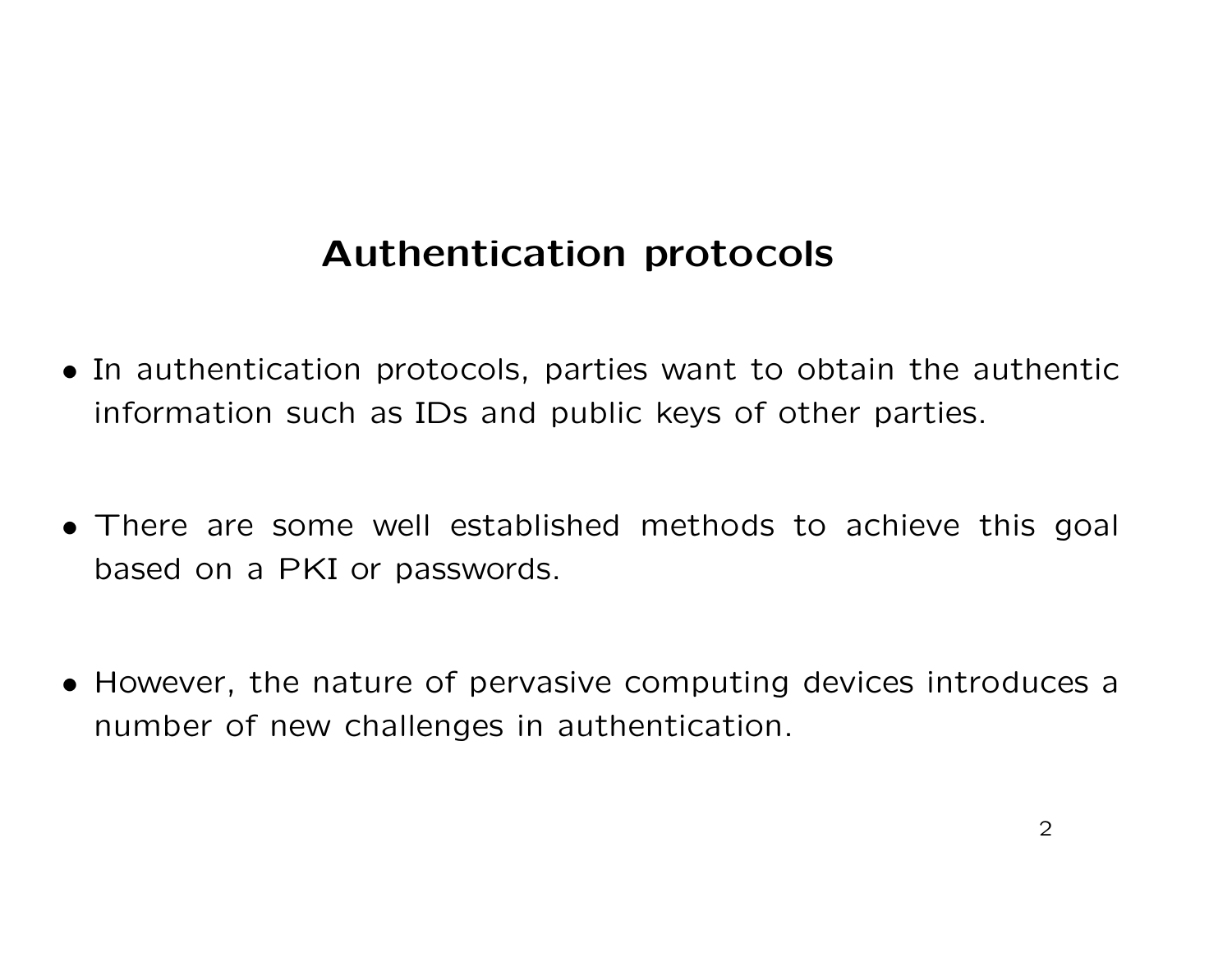# Public key infrastructure

- Authentication is provided by <sup>a</sup> trusted third party, <sup>a</sup> Public Key Infrastructure (PKI).
- However, <sup>a</sup> PKI is expensive to maintain, especially in the en vironment that has many light weight (wireless) devices whose identities and public keys change very frequently.
- Examples of the devices are credit cards, (mobile) phones, and PDAs that are severely limited in storage and computation power.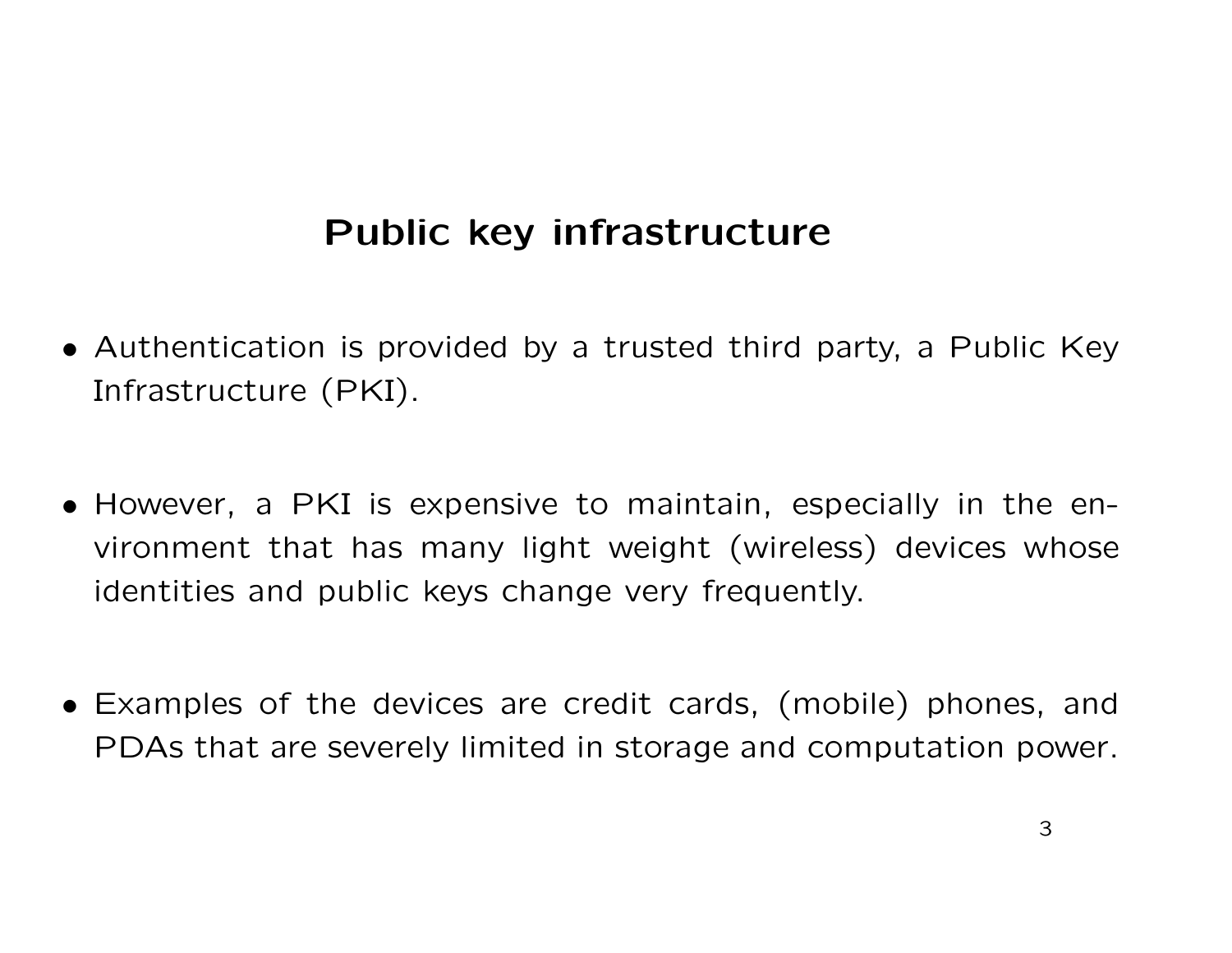# Bootstrapping security in pervasive computing

- We do not intend to use <sup>a</sup> PKI or passwords. However, it is well known that we cannot to bootstrap security from nothing.
- An approach studied by many researchers is to use the Dolev-Yao network in combination with the authentic/empirical channel to bootstrap security from scratch.
- The normal Dolev-Yao network (e.g. wireless or Internet, denoted  $\longrightarrow_N$ ) is high-bandwidth, but is controlled by the attacker.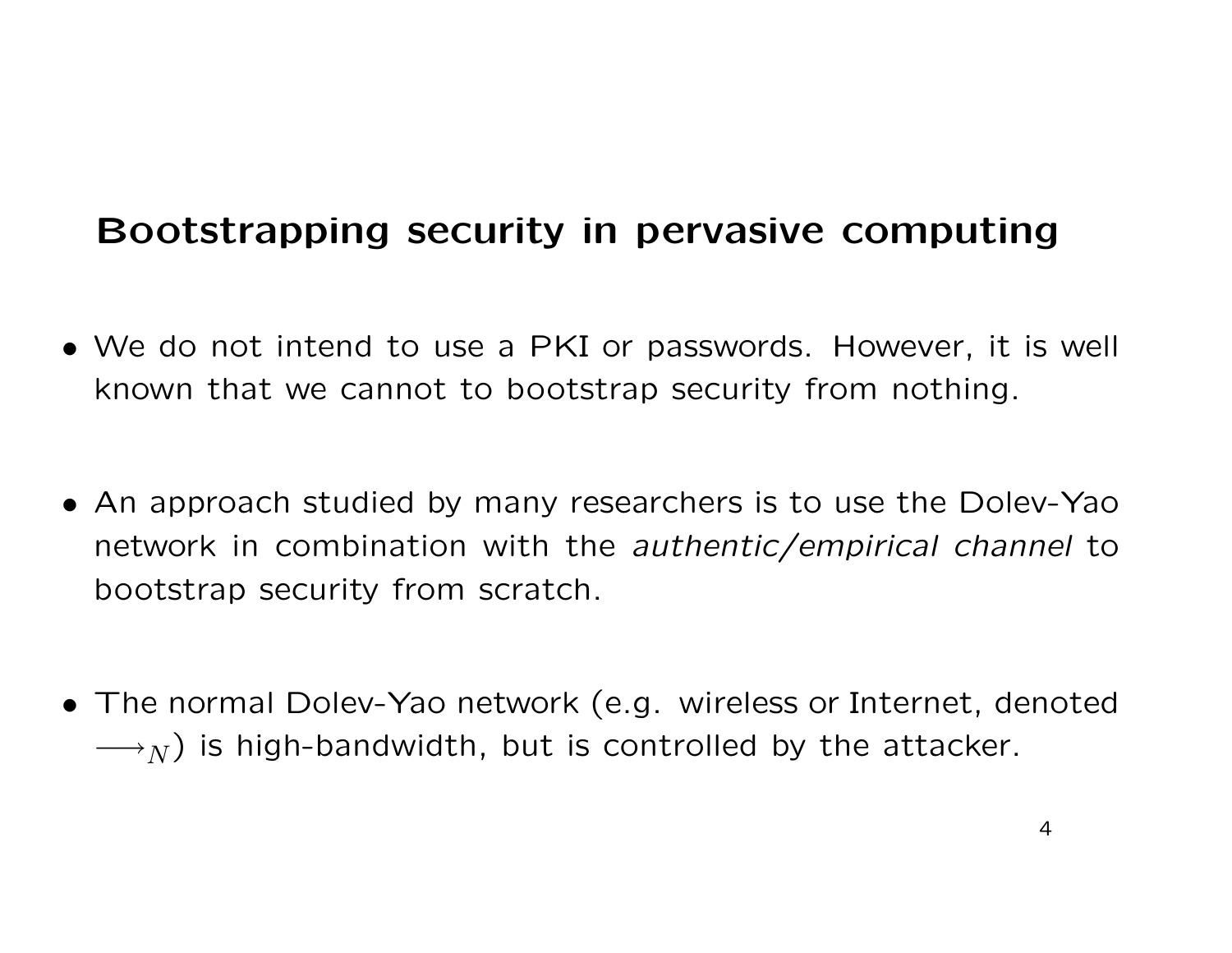# Authentic/empirical channel  $(\longrightarrow_E)$

- This is the local, or human mediated, way of identifying the people whom we want to talk to (authenticity property).
- This provides stronger security properties, for example: it cannot be faked, blocked and replayed. (Sometimes un-delayable in the strong authentic channel:  $\longrightarrow_{SE}$ ).
- Examples of the channel are physical contact first proposed b y Stajano and Anderson, human/telephone conversation, and special radio technology which are all very low-bandwidth.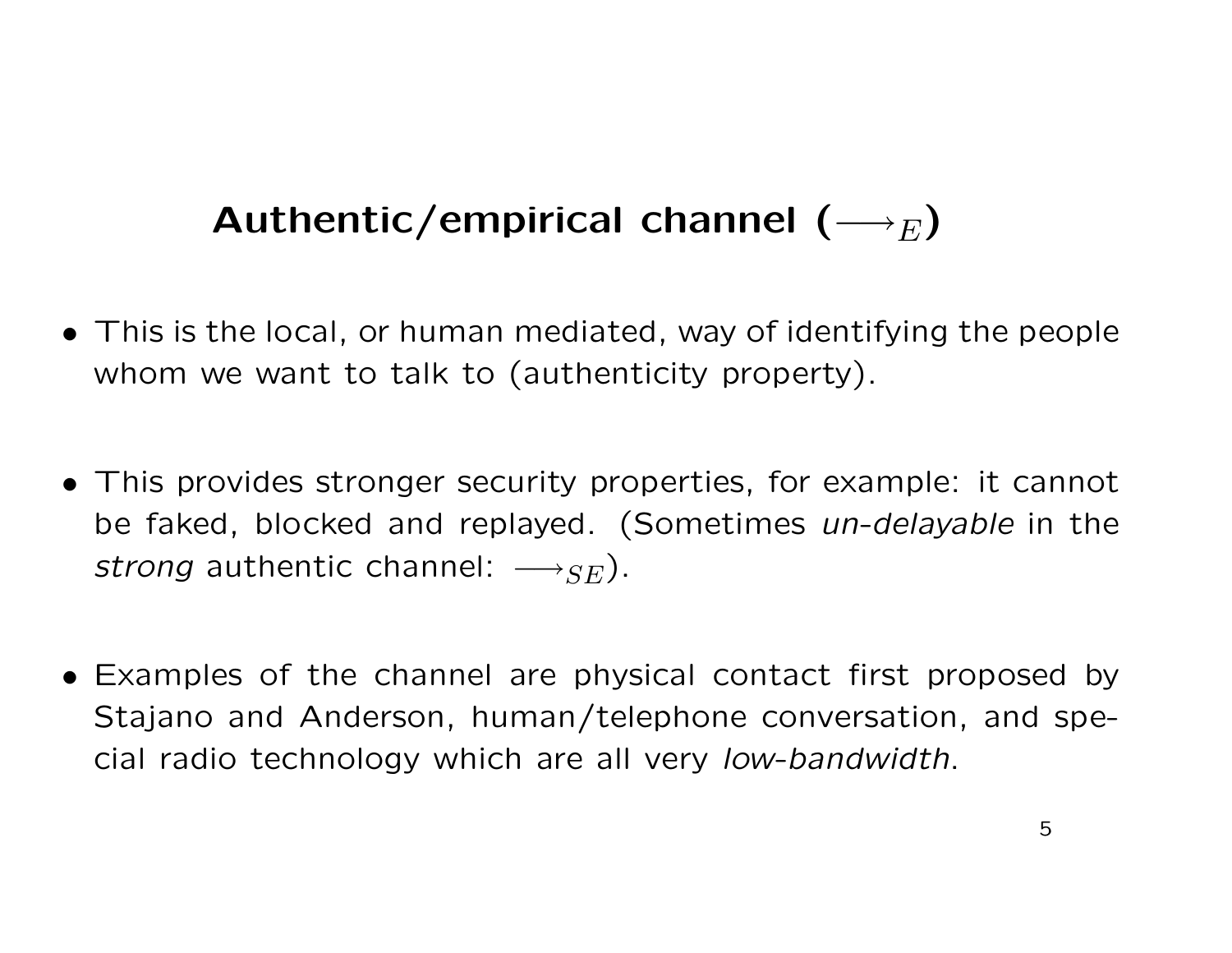### Example of application I: Telephone Banking

- In <sup>a</sup> telephone banking protocol, <sup>a</sup> customer has to confirm som e authentic information over the phone to make <sup>a</sup> transaction.
- Telephone conversation provides authenticity, but on the other hand is time-consuming and inconvenient.
- We aim to minimise the amount of data required to be confirmed over the phone, and so optimising the human work.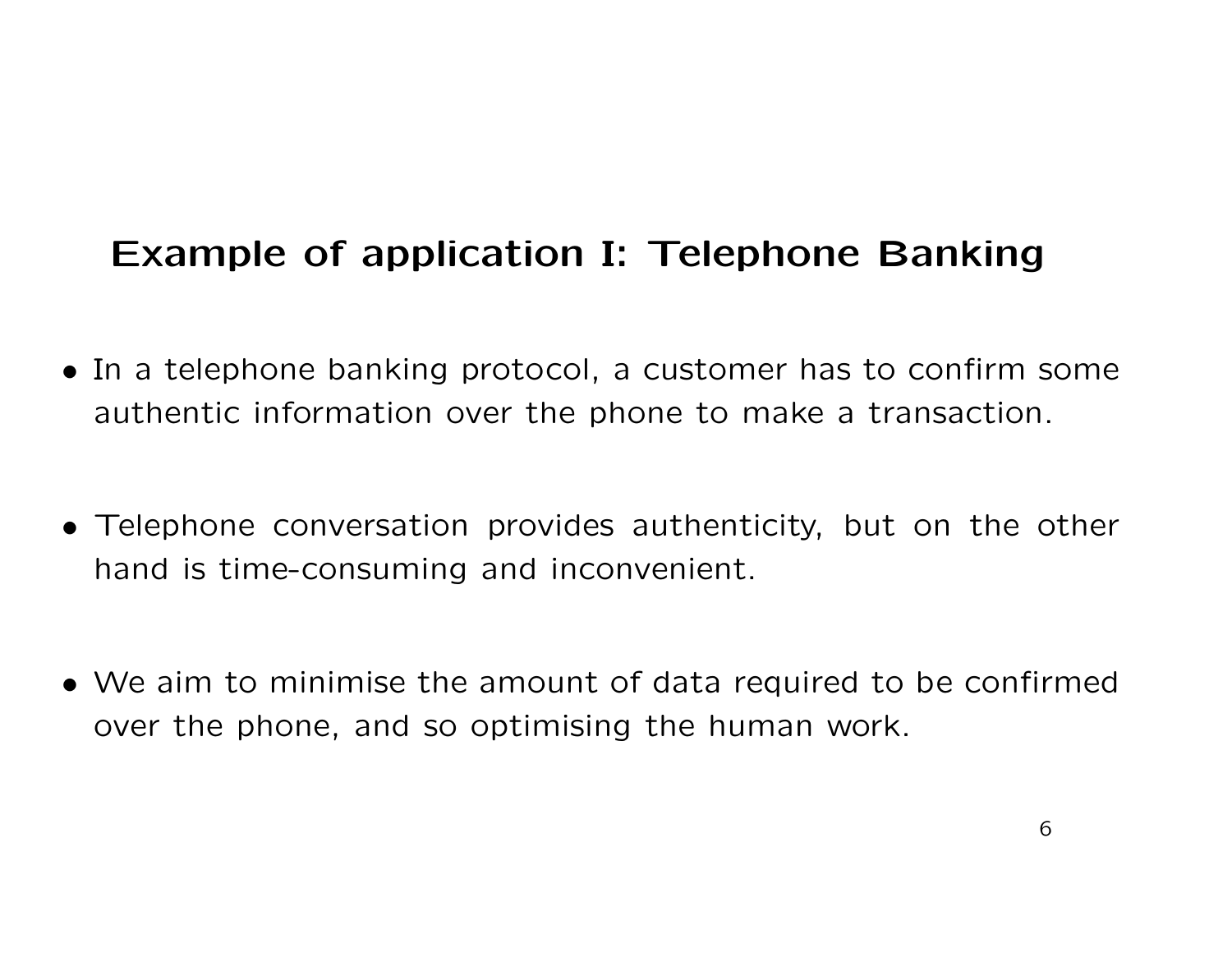# Example of application II: Group meeting

- A group of unknown people in <sup>a</sup> room want to obtain the public keys of one another to communicate securely via their laptops.
- They can talk to each other their (1024-bit) public keys or copying them by exchanging memory sticks.
- But this is too much human work when the group gets large.
- Either human conversation or visual aid can be employed as th e authentic channel in our protocols.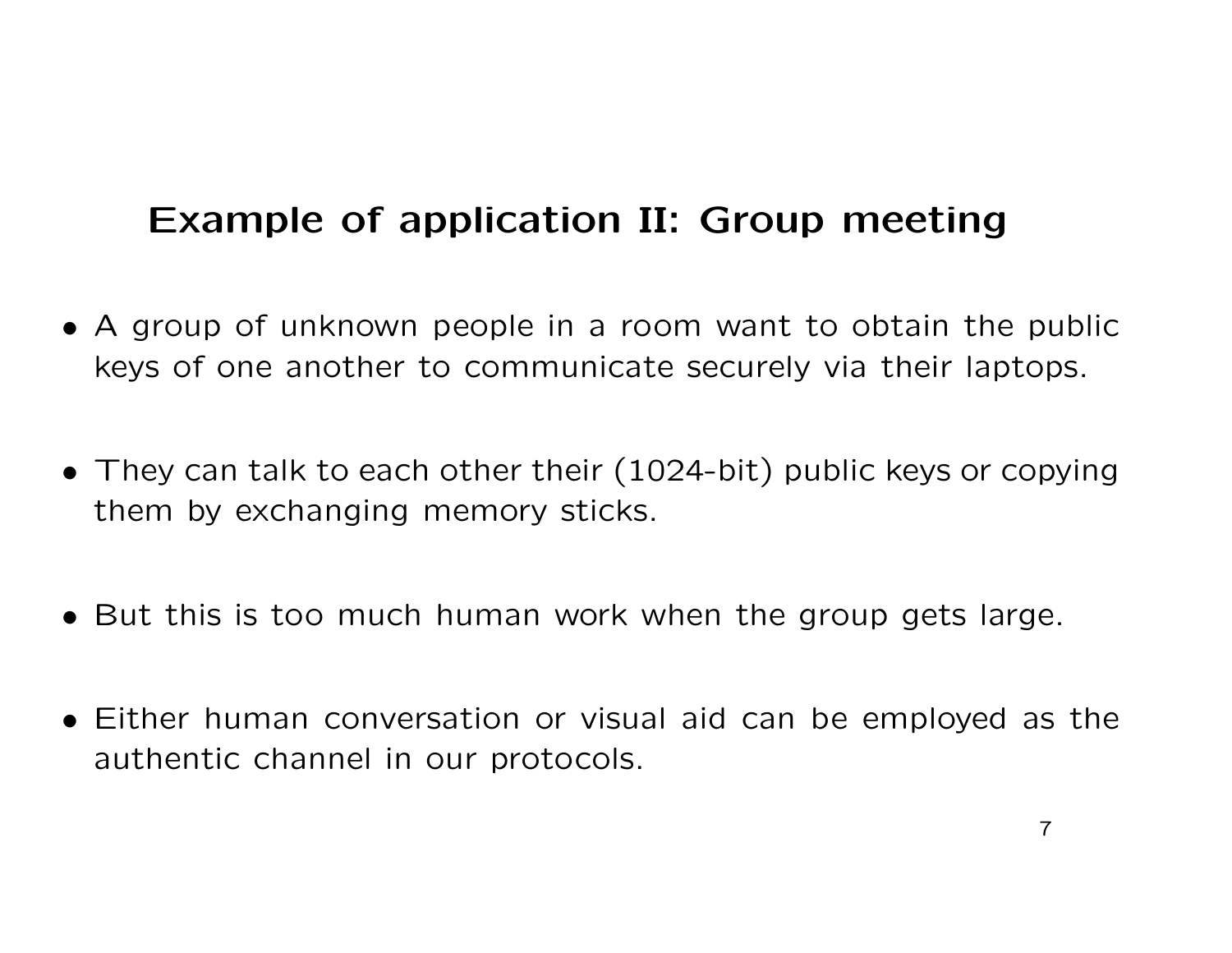#### Existing work in this area

- Most researchers concentrate on the case of one-way and pair wise authentication in <sup>a</sup> peer-to-peer network.
- Some of them have been discovered not to be optimal in the human work as we are going to discuss in this talk.
- Our main contributions to this area are the group protocol and <sup>a</sup> new cryptographic primitive termed Digest function.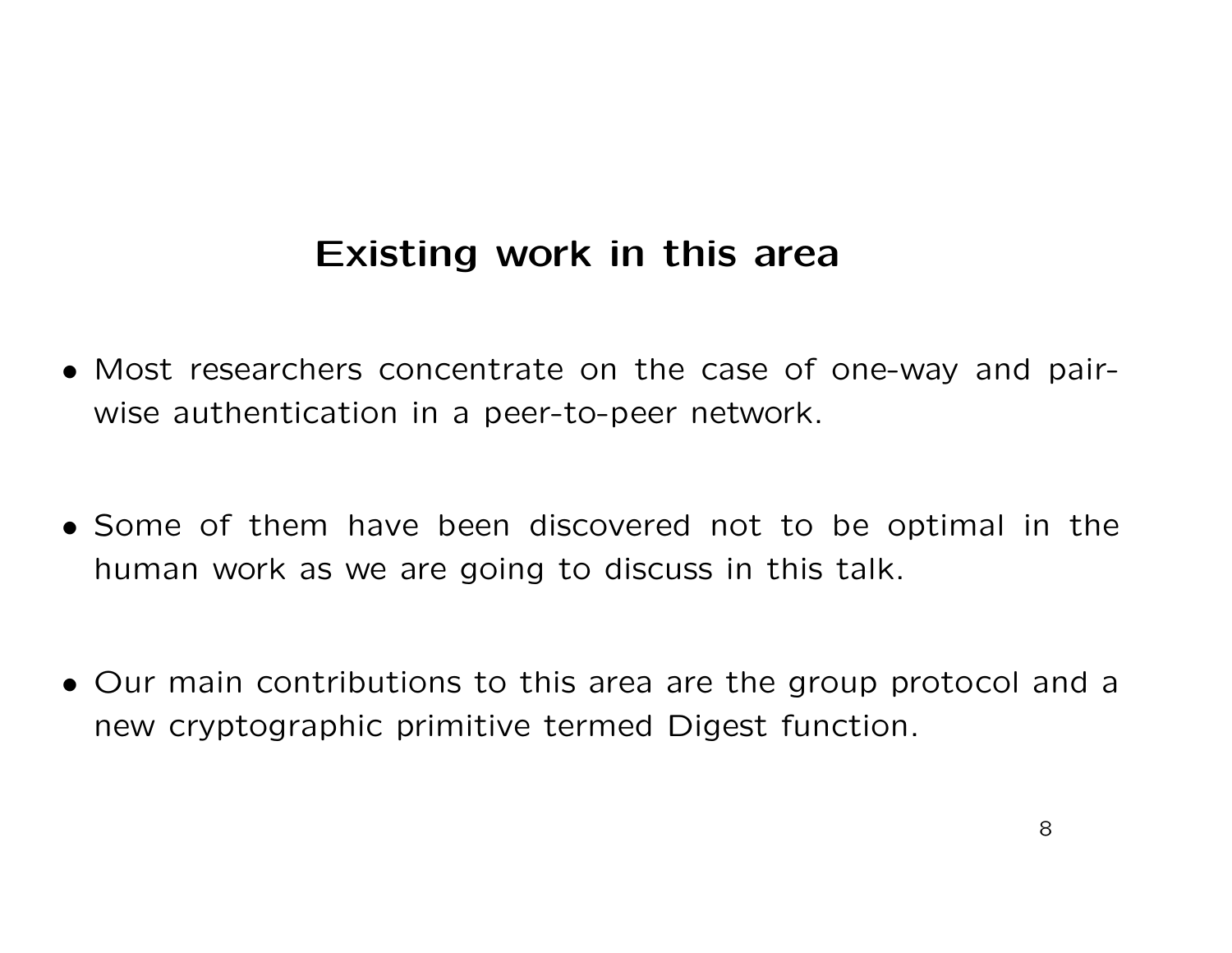### Protocol notation

- Each party A wants to authenticate its information  $INFO<sub>A</sub>$  to all other nodes at the end of <sup>a</sup> successful run of the protocol.
- Each  $INFO<sub>A</sub>$  might include its identity, an uncertificated public key, a Diffie-Hellman token  $(g^{xA})$  or its position.
- We denote INFOS as the concatenation of all the INFO<sub>A</sub>'s.
- Dolev-Yao and the authentic channels are denoted  $\longrightarrow_N$  and  $\longrightarrow_E$ .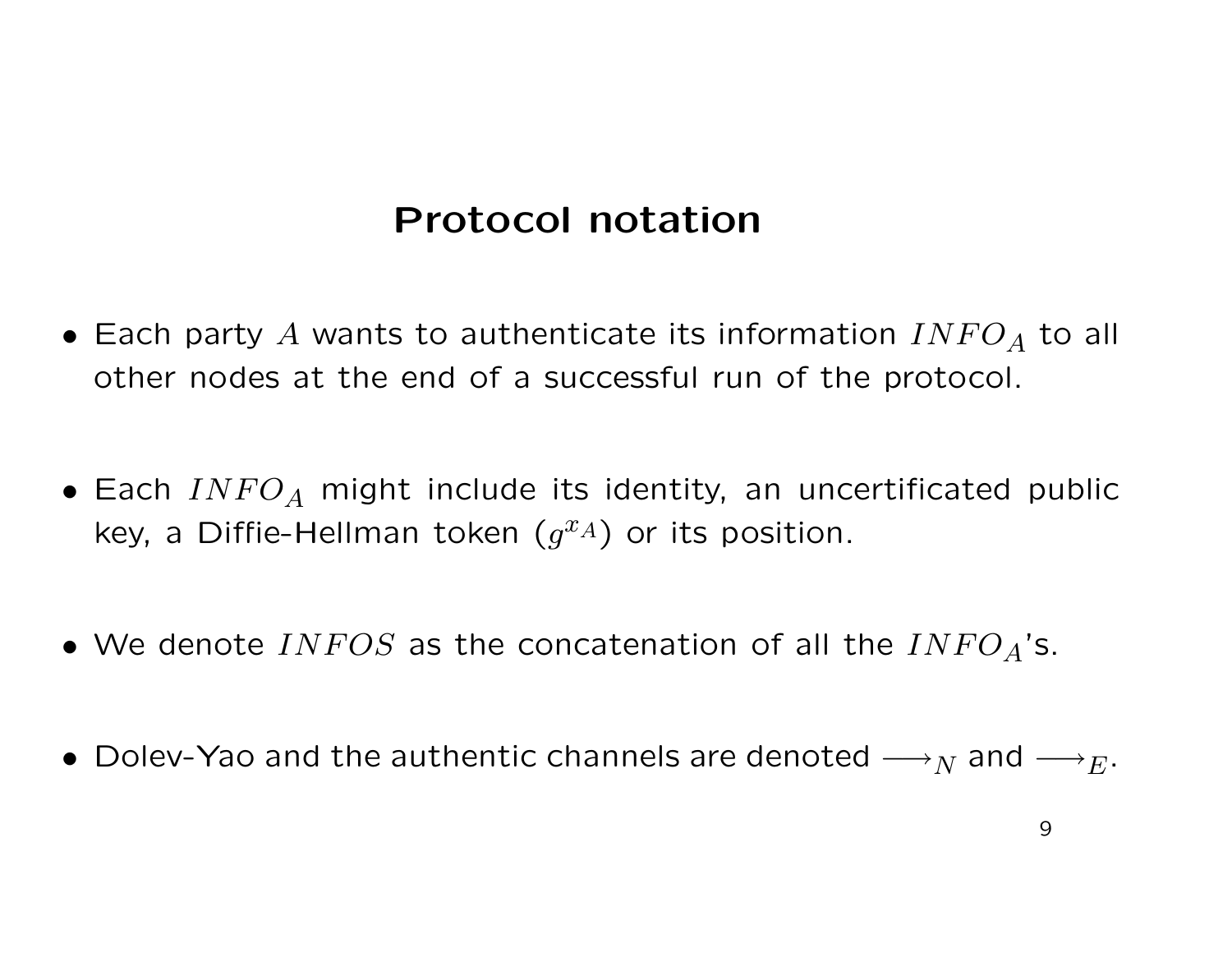# Cryptographic hash and Digest functions

- $\bullet$  A cryptographic hash  $Hash(m)$  is like a normal hash function but also is hard to invert (one-way function) and search for <sup>a</sup> collision.
- $\bullet$   $Digest(k,m)$  is a  $b$ -bit output function  $(b=16$  or 20 bits). It has 2 inputs: a public message  $m$  and a private key  $k$ .
- $\bullet$   $Digest(k,m)$  is like a  $family$  of short hash functions where each of them is indexed by a key  $k.$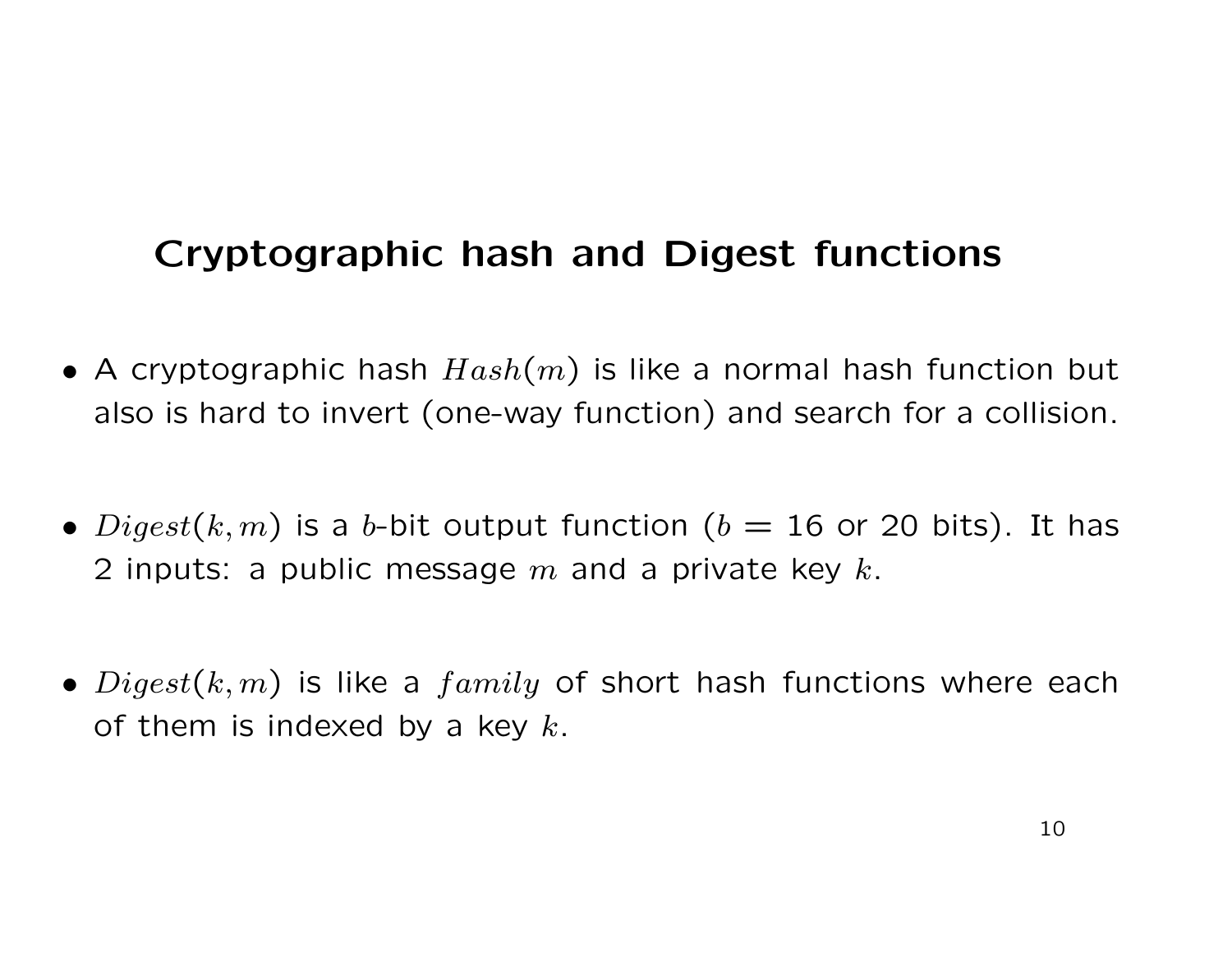#### V-MANA I: one-way authentication (Gehrmann-Mitchell-Nyberg and Vaudenay)

- 1.  $A \longrightarrow_N$   $B : INFO_A$ A picks a  $b$ -bit random number  $K$ 2.  $A \longrightarrow_{SE} B : K \parallel Digest_K (INFO_A)$
- A wants to authenticate  $INFO_A$  to B.
- $\bullet$  Both digest output and key are b-bit, 16 for example.
- The authentication string must be both unspoofable and undelayable. And therefore we require <sup>a</sup> strong empirical channel  $(\longrightarrow_{SE})$  to transmit  $-$  2 $b$   $-$  bits.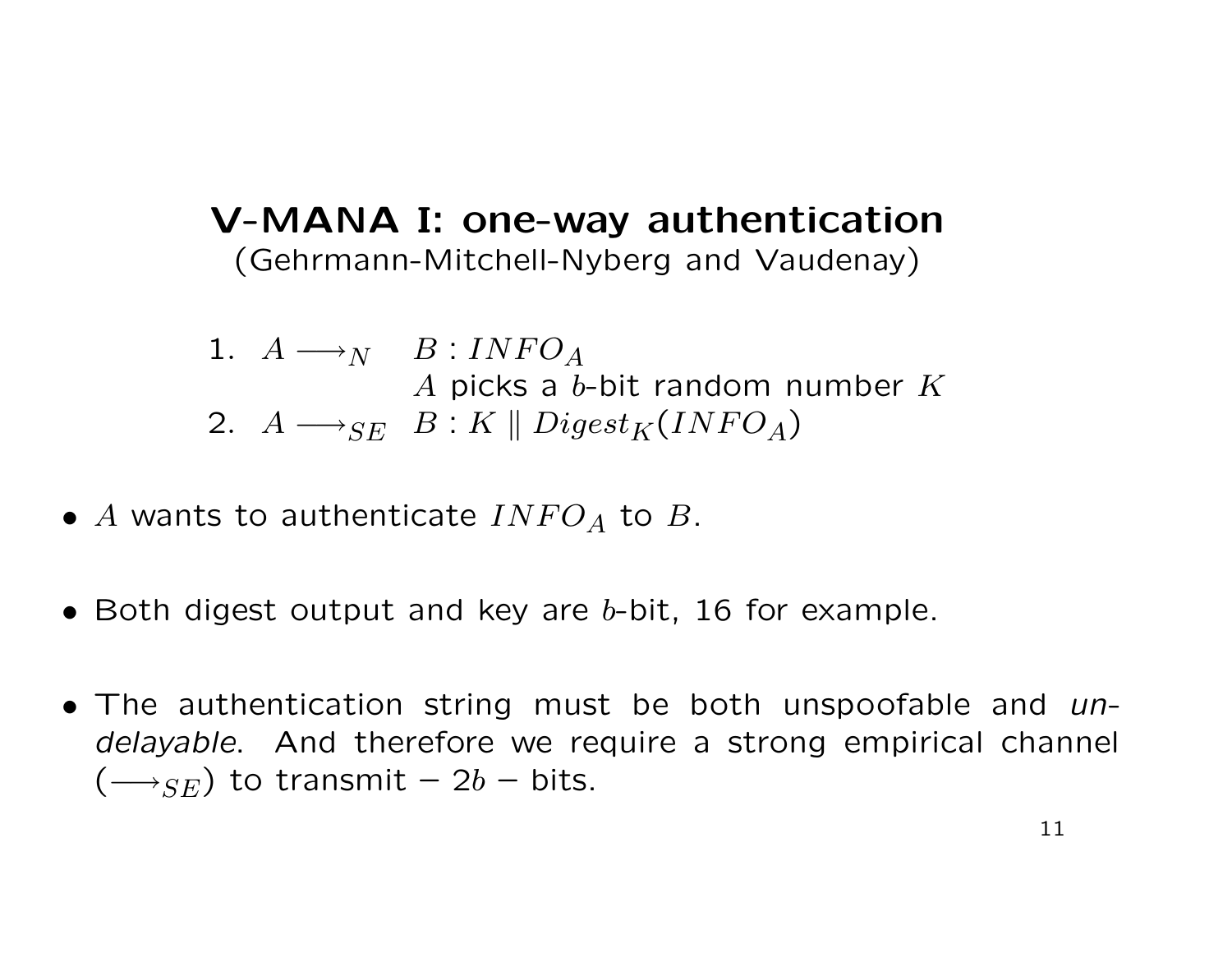# V-MANA I: one-way authentication

1.  $A \longrightarrow_N$   $B : INFO_A$ A picks a  $b$ -bit random number  $K$ 2.  $A \longrightarrow_{SE} B : K \parallel Digest_K (INFO_A)$ 

- The authentication string must be both unspoofable and undelayable. And therefore we require <sup>a</sup> strong empirical channel  $(\longrightarrow_{SE})$  to transmit  $-$  2 $b$   $-$  bits.
- $\bullet\,$  This is clearly not optimal in the human work since  $-$  2b  $-$  empirical bits only can guarantee at best  $2^b$  security level.
- There is another problem due to the short bit-length of the key.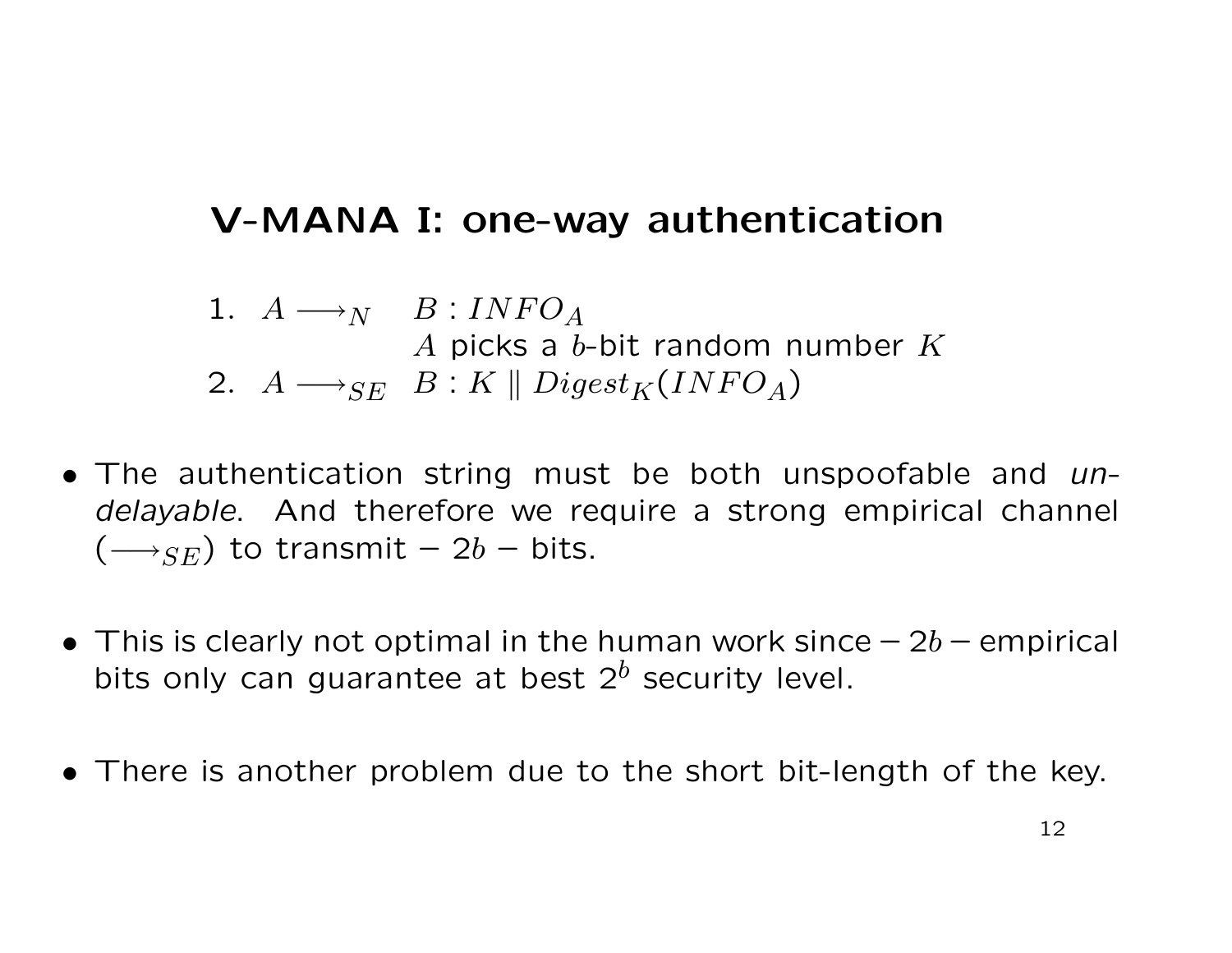### Digest function

- This relies on a b-bit function  $Digest_k(m)$ , here m is controlled by the intruder, whereas  $k$  is constructed secretly and randomly.
- For all pairs of distinct values  $(m_1, m_2)$  and  $\theta$ , as k varies randomly  $Pr\left[\text{Digest}_k(m_1) = \text{Digest}_{k\oplus\theta}(m_2)\right] \leq 2^{-b}$
- This has been shown to be satisfied if the key bit-length is greater than some theoretical bound proved by Stinson:

$$
\text{bit-length}(k) \geq |m| - b
$$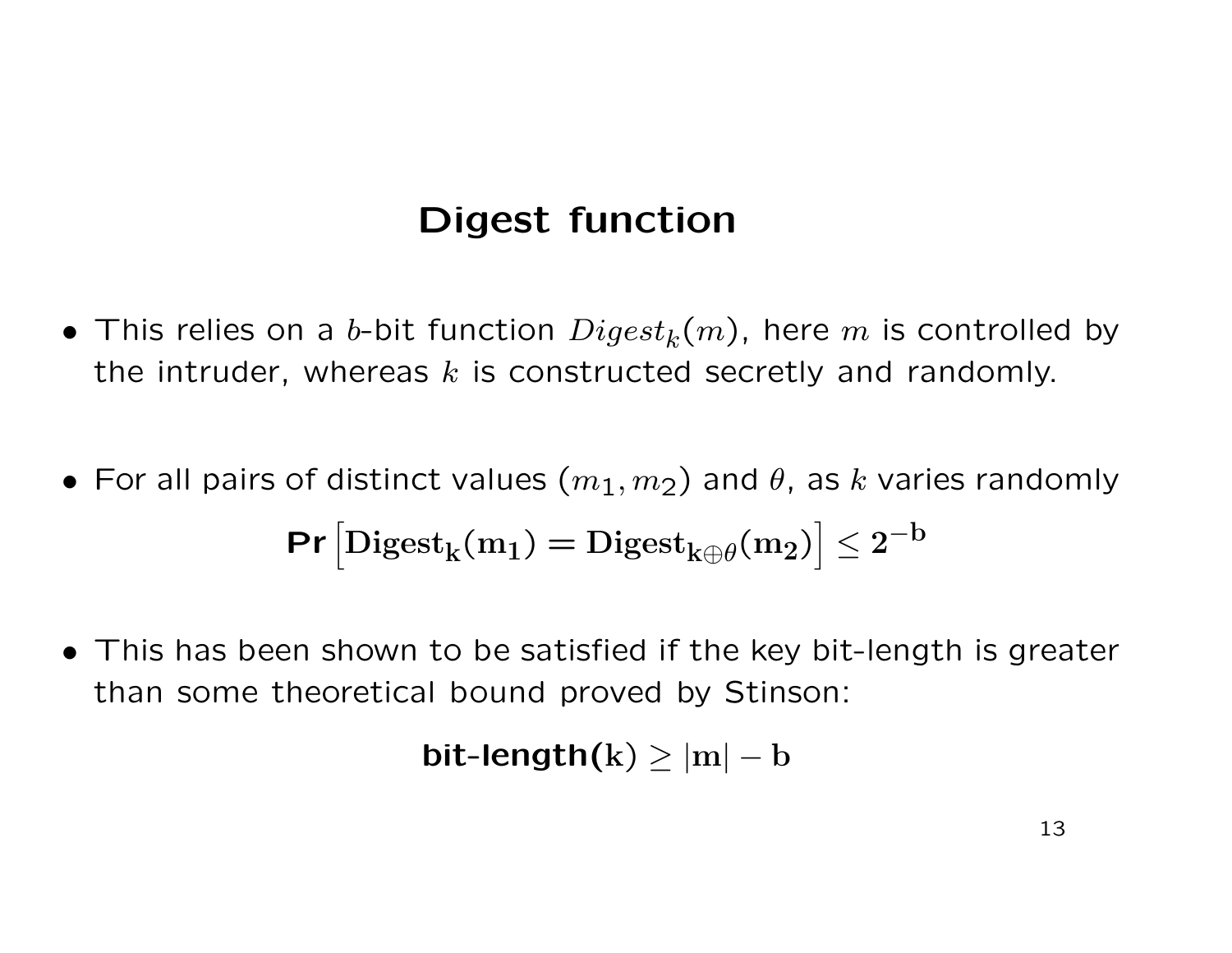#### An improved protocol

- The bound implies the chance of <sup>a</sup> successful one-shot attack ( or digest/hash collision) is strictly greater than  $2^{-b}.$
- This leads us to propose an improved version of the scheme. In the below description  $k_A$  is a long random key of  $A.$
- The protocol requires manual comparison of a b-bit digest, this is optimal in the human work ( $2^b$  security level).

\n- 1. 
$$
A \longrightarrow_{N} B : INFO_A, Hash(k_A)
$$
\n- 2.  $A \longrightarrow_{SE} B : Digest_{k_A}(INFO_A)$
\n- 3.  $A \longrightarrow_{N} B : k_A$
\n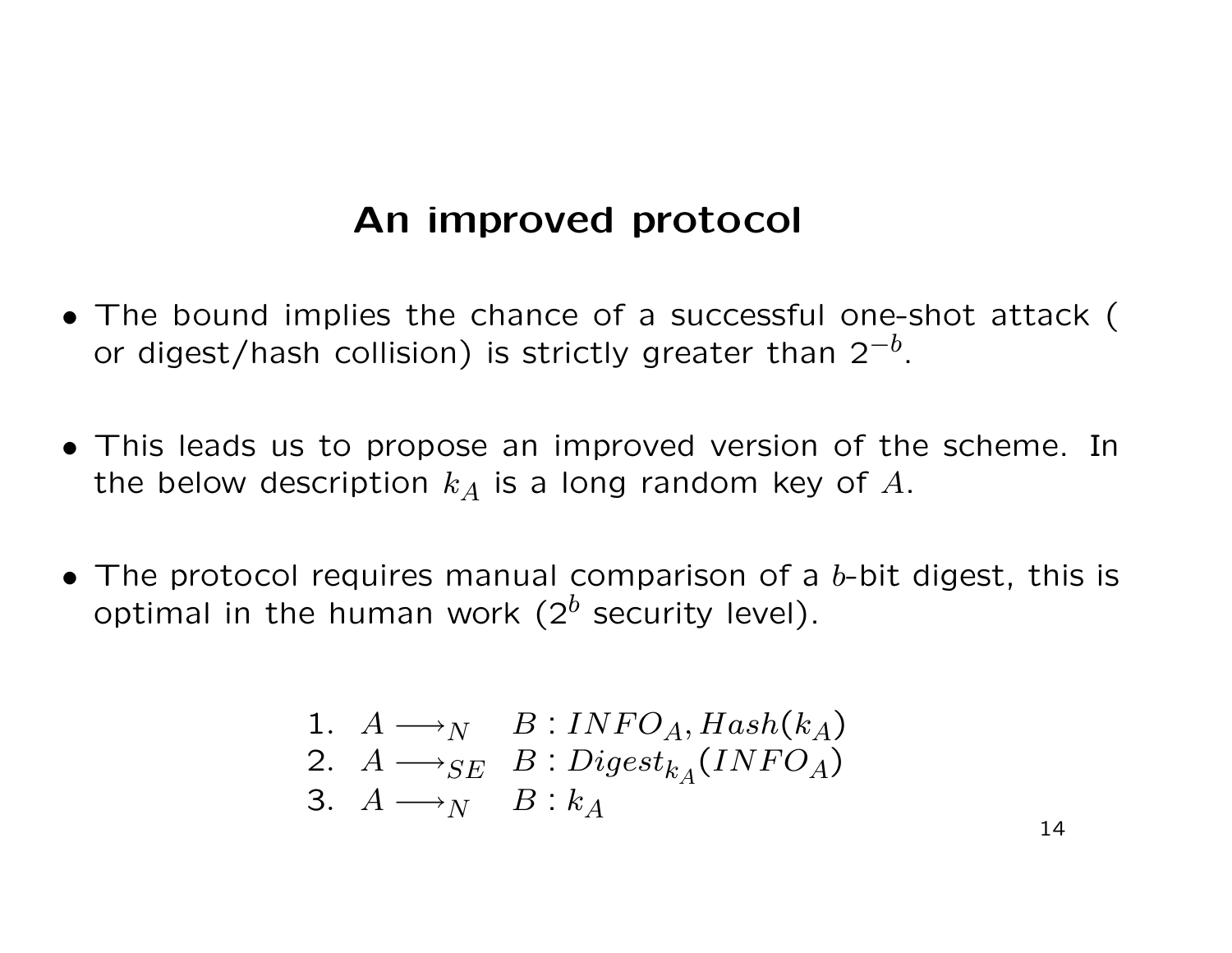### Interactive authentication protocols

- Protocols of Hoepman, Wong and Stajano achieve mutual authentication, but require human comparison of multiple short strings.
- This is not optimal when we generalise them to group-version.
- We can reduce multiple into a single  $b$ -bit string by clever use of either *indirect* or *direct* information binding strategies.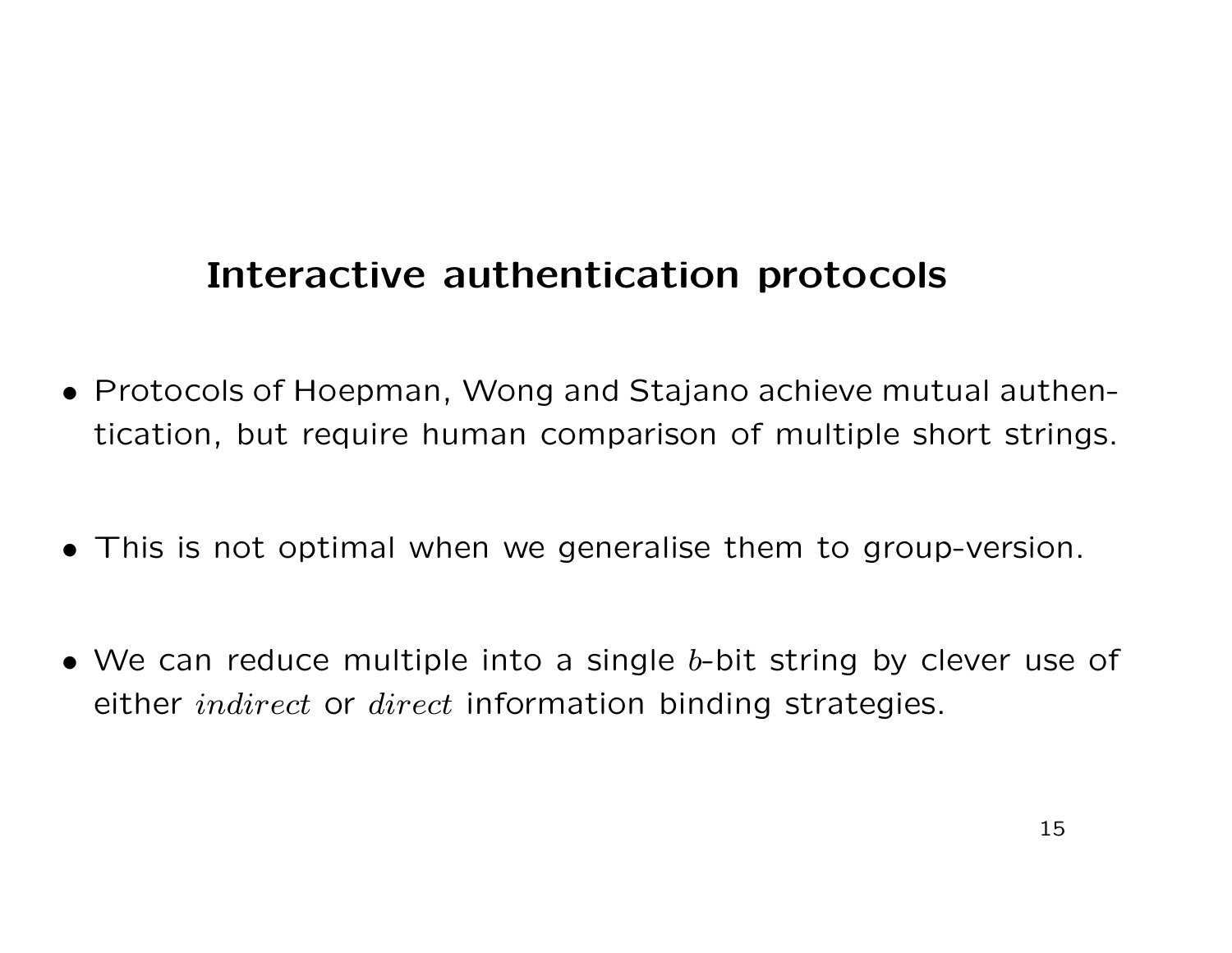#### Multiple-string protocol of Wong-Stajano

1. 
$$
A \longrightarrow_{N} B : A, g^{xA}, Hash(A, g^{xA}, R_A, K_A)
$$
  
1'.  $B \longrightarrow_{N} A : B, g^{xB}, Hash(B, g^{xB}, R_B, K_B)$ 

 $R_Y$  and  $K_Y$  are short (16-bit) and long random nonces of  $Y$ 

- 2.  $A \longrightarrow_E B : R_A$ 2'.  $B \longrightarrow_{E}^{B} A : R_{B}^{A}$
- 3.  $A \longrightarrow_{N} B : K_A$ 3'.  $B \longrightarrow_N^N A : K_B$ A and B then share the key  $k = g^{x_A x_B}$
- $\bullet$  Parties compare 2 different short strings/nonces  $(R_A$  and  $R_B)$ .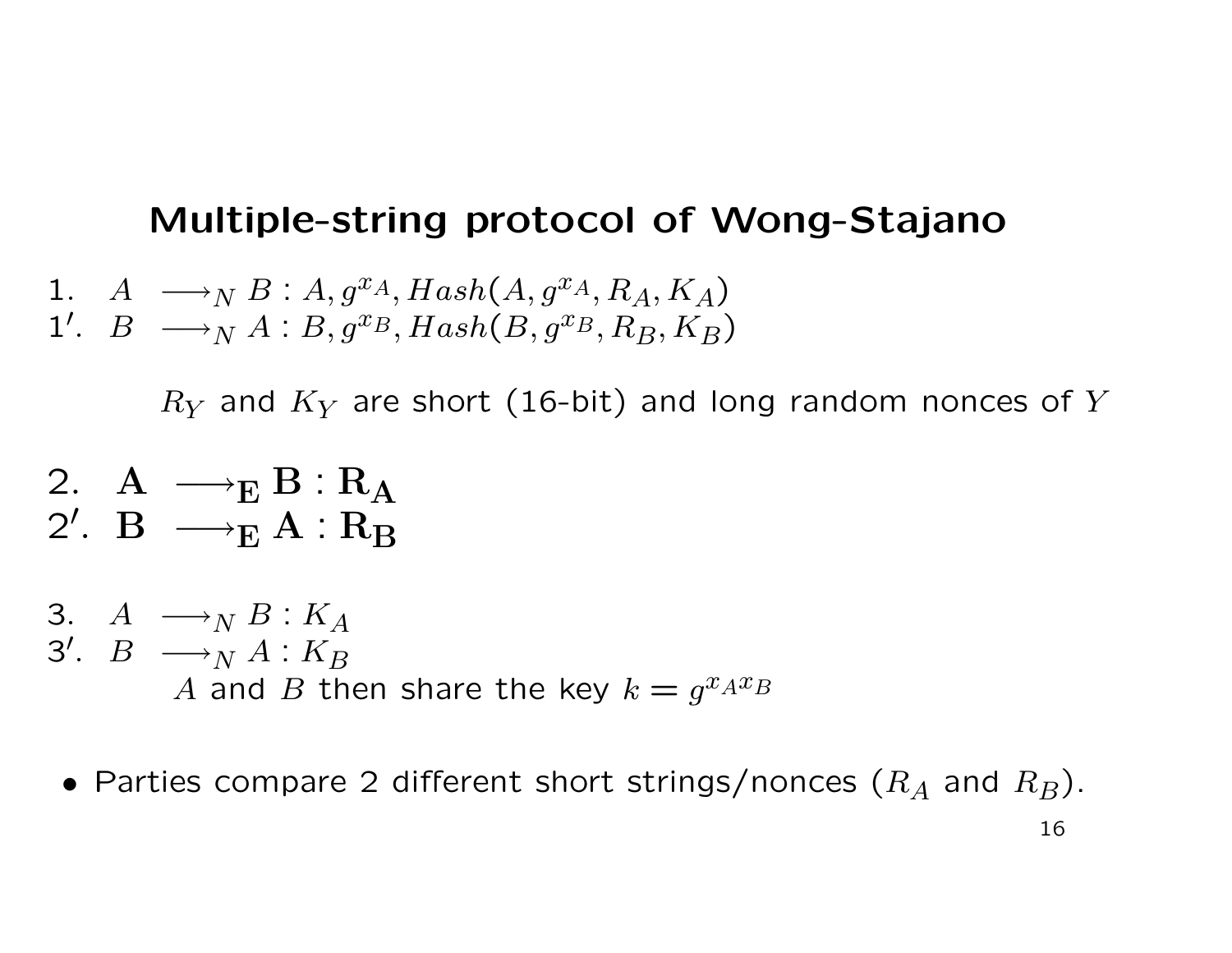#### Improving human work in Wong-Stajano

1. 
$$
A \longrightarrow_{N} B : A, g^{xA}, Hash(A, g^{xA}, R_A, K_A)
$$
  
1'.  $B \longrightarrow_{N} A : B, g^{xB}, Hash(B, g^{xB}, R_B, K_B)$ 

 $R_Y$  and  $K_Y$  are short (16-bit) and long random nonces of  $Y$ 

- 2.  $A \longrightarrow_N B : K_A || R_A$ 2'.  $B \longrightarrow_N A : K_B || R_B$
- 3.  $A \longleftrightarrow_E B : R_A \oplus R_B$
- We swap Messages 2 and 3 in the original protocol.
- The humans manually compare a single short string:  $R_A \oplus R_B$ . 17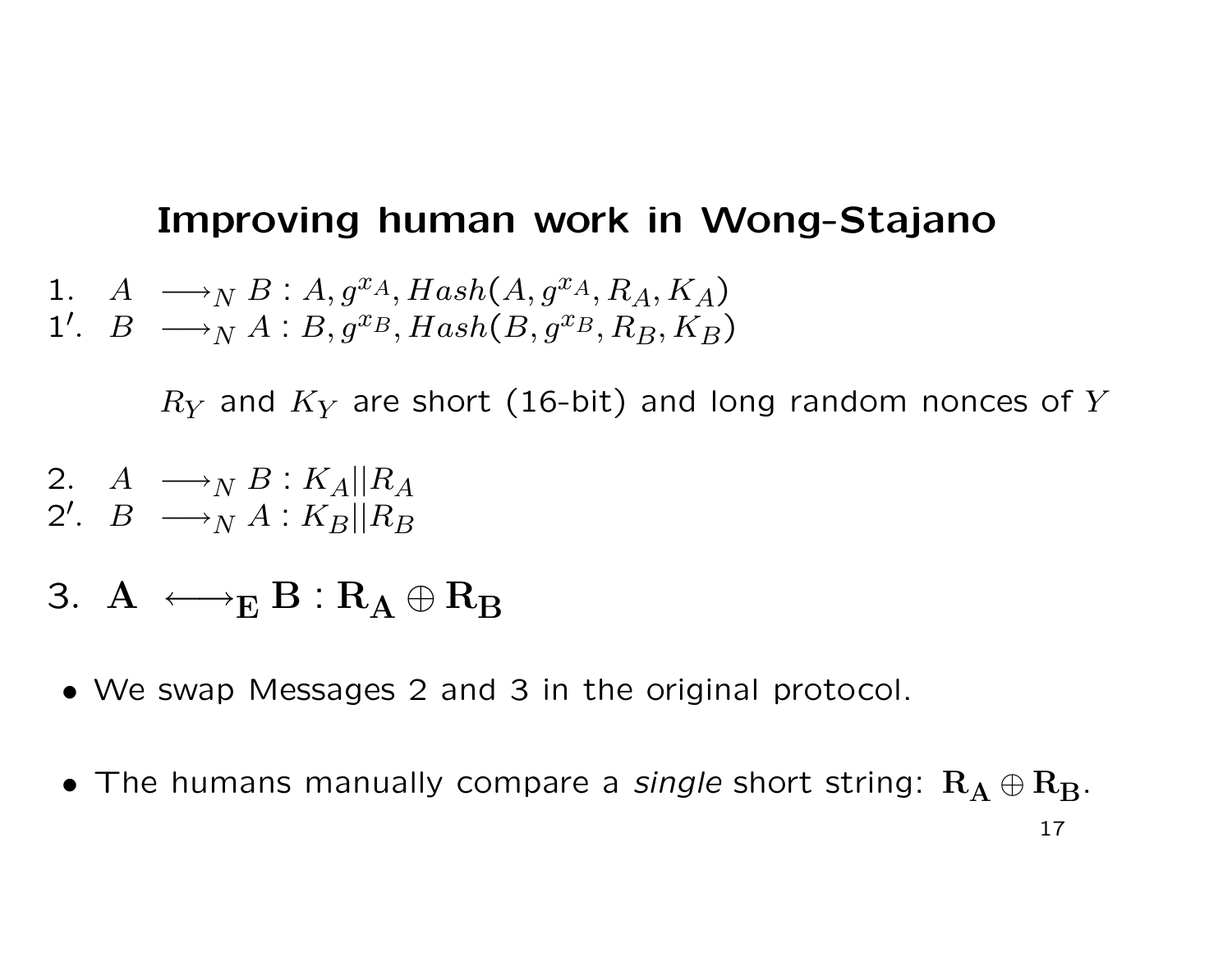#### Improving computation cost in Wong-Stajano

 $A \longrightarrow_{N} B : A, Hash(A, g^{xA}, R_A)$ 1'.  $B \longrightarrow_N^{\bullet} A : B, Hash(B, g^{x_B}, R_B)$ 

 $R_Y$  and  $g^{x_Y}$  are short (16-bit) and long random nonces of  $Y$ 

- 2.  $A \longrightarrow_{N} B : g^{x_{A}}||R_{A}$ 2'.  $B \longrightarrow_N A : g^{x_B} || R_B$
- 3.  $A \longleftrightarrow_E B : R_A \oplus R_B$
- $\bullet\,$  We can eliminate long random nonces  $K_{A/B}$  because Diffie-Hellman tokens  $g^{x_{A/B}}$  can play the role of fresh nonces.
- Input of Hash function in Messages 1 is shortened.  $18$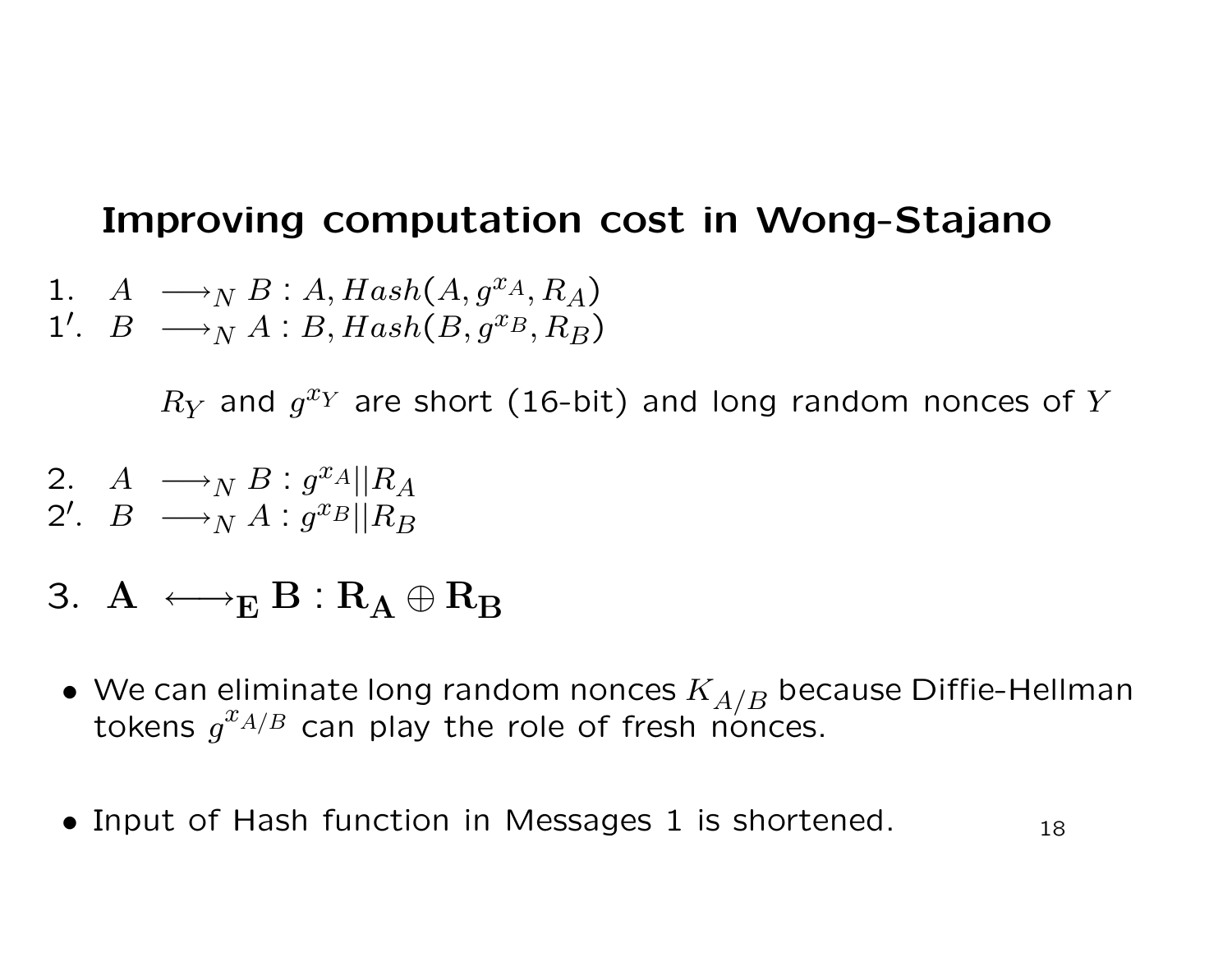# Direct binding authentication protocol

- The short string (digest/shorthash output) depends functionally on the information parties want to authenticate. This can be formalised as follows:
	- **P1** Make all parties who are intended to be part of a protocol run empirically agree <sup>a</sup> digest of <sup>a</sup> complete description of the run.
- All parties also need to commit to the final digest before any <sup>o</sup> f them knows what it is: commitment before knowledge.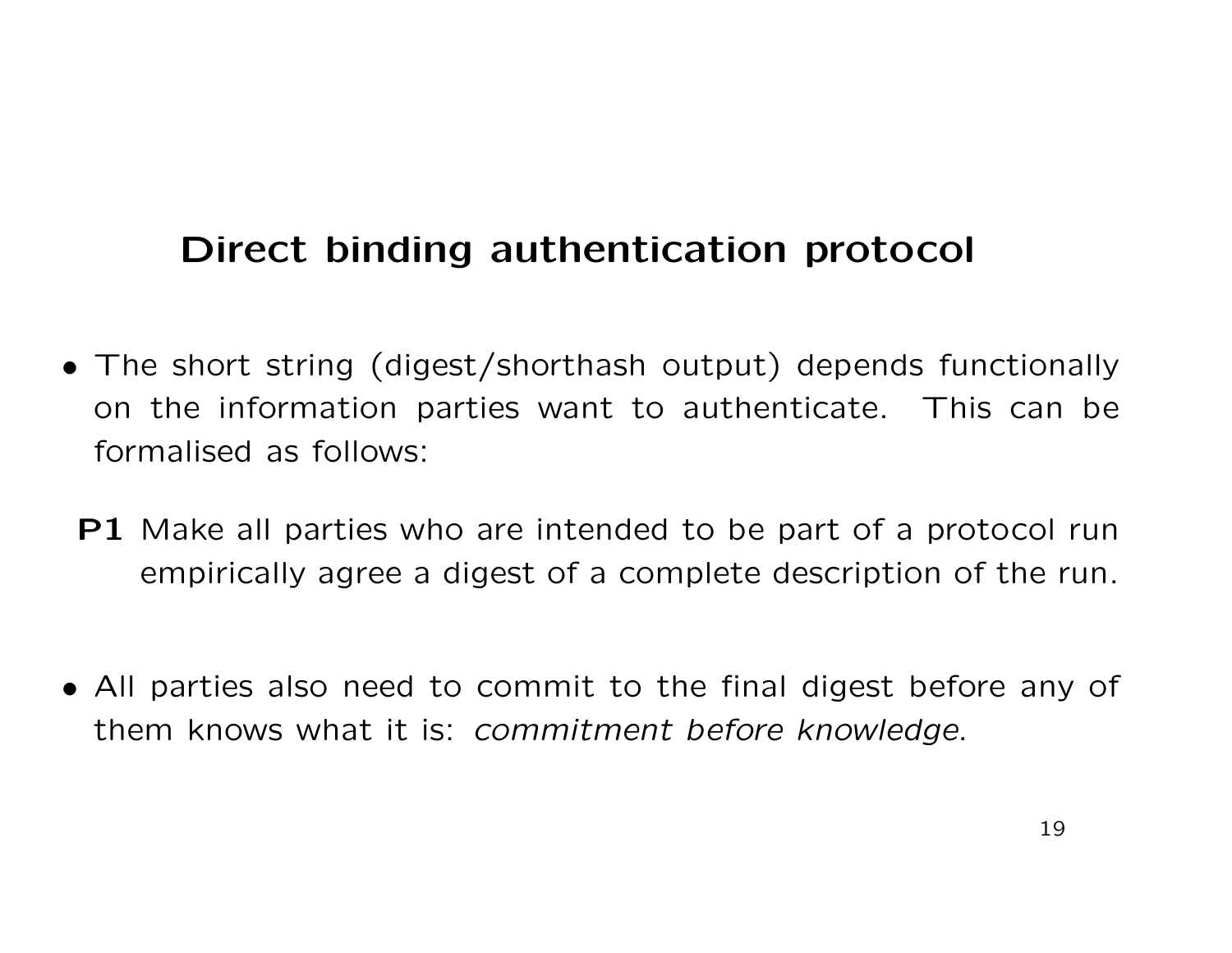#### Symmetrised Hash Commitment Before Knowledge

- $1. \;\; \forall A \longrightarrow_N \forall A' \; \; : \; \; INFO_A, Hash(A\|k_A)$
- 2.  $\forall A \longrightarrow_N \forall A' \; : \; k_A$
- 3. ∀ $A \longrightarrow_E \forall A'$  : Users compare  $Digest(k^*, INFOS)$

 $k^*$  is the XOR of all the  $k_A$ 's for  $A \in \mathbf{G}$ 

- $\bullet$  Each node  $A$  creates its own sub-key  $k_A.$
- Each node takes responsibility separately for influencing the final key  $k^*$ , and therefore the final digest value  $Digest(k^*, INFOS).$
- Neither any one nor any proper subset of G can determine the<br>final digest until all the sub-keys are revealed in Messages 2.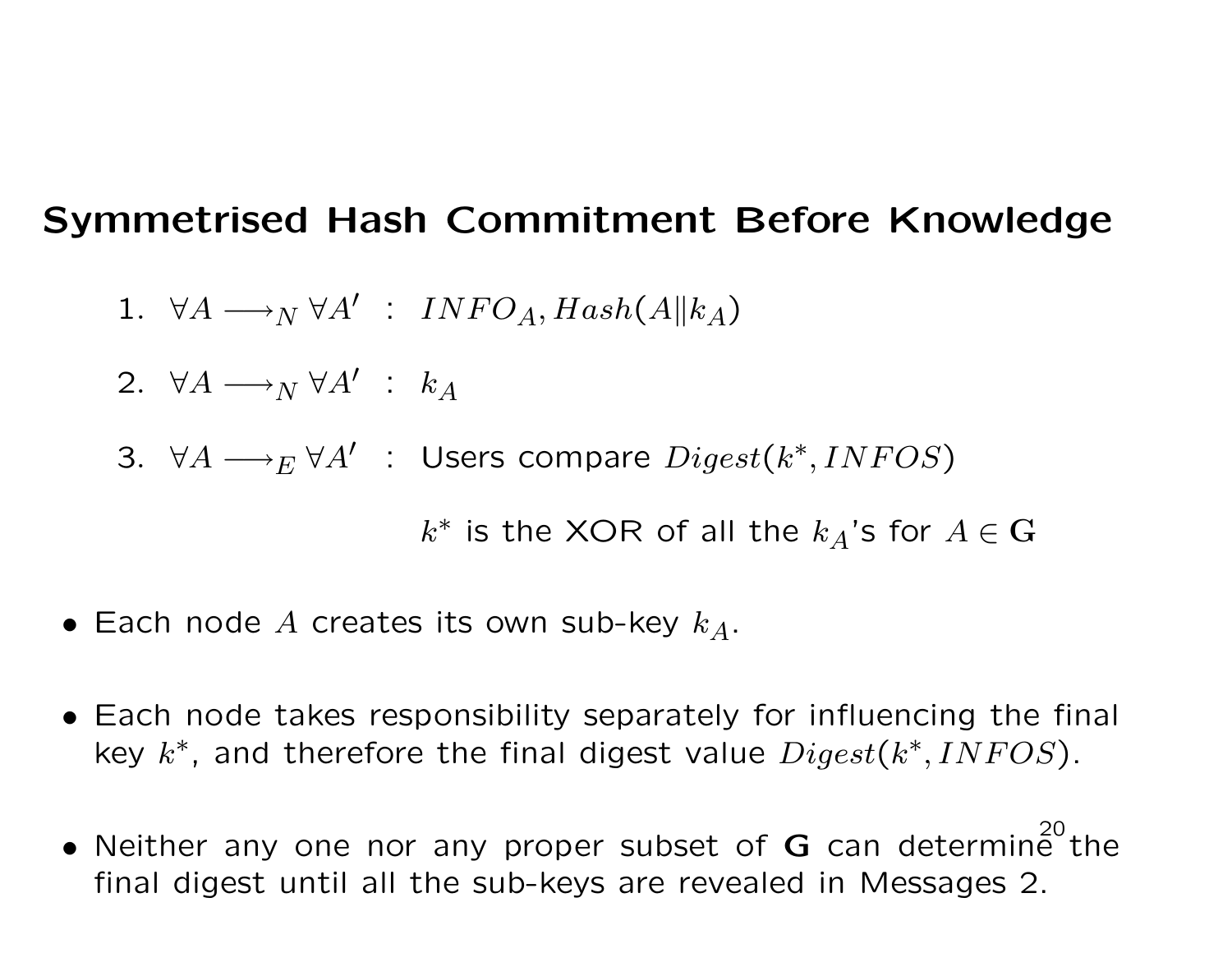### $\epsilon$ -almost Digest function

- For all pairs of distinct values  $(m_1, m_2)$  and  $\theta$ , as k varies randomly  $Pr\left[e_{\mathcal{B}}(m_1)=Digest_{k\oplus\theta}(m_2)\right]\leq \epsilon$
- This is more restrictive than Universal Hash Functions because of the presence of  $\theta$ . Two definitions are the same when  $\theta = 0$ .
- In SHCBK, keys vary dynamically/randomly at run time, and can be manipulated to be relatively shifted by  $\theta$  known to an attacker.
- Whereas in the calculation of MACs they are fixed for all time.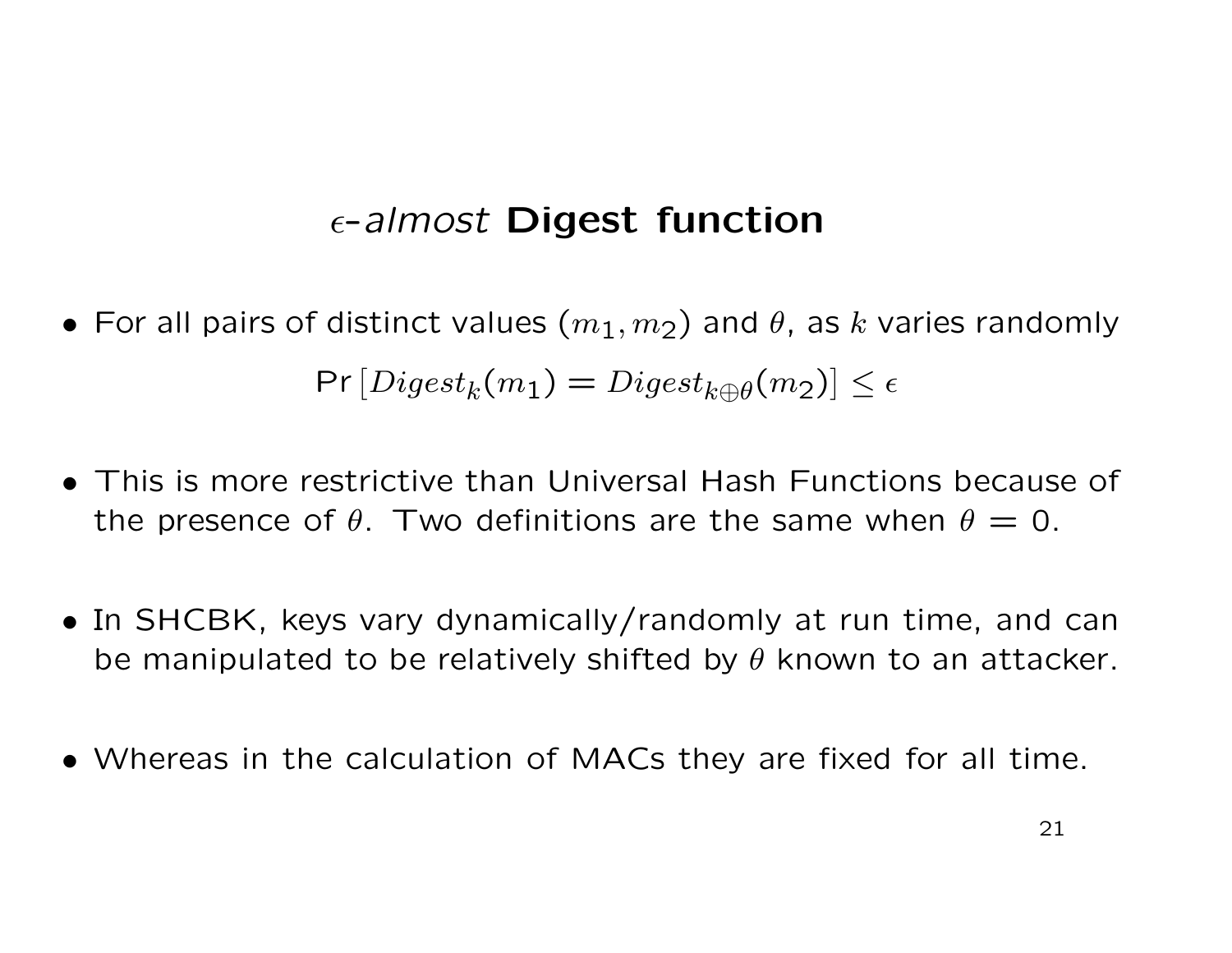### Key manipulation in SHCBK

3 parties  $A, B$ , and  $C$  run the SHCBK protocol.

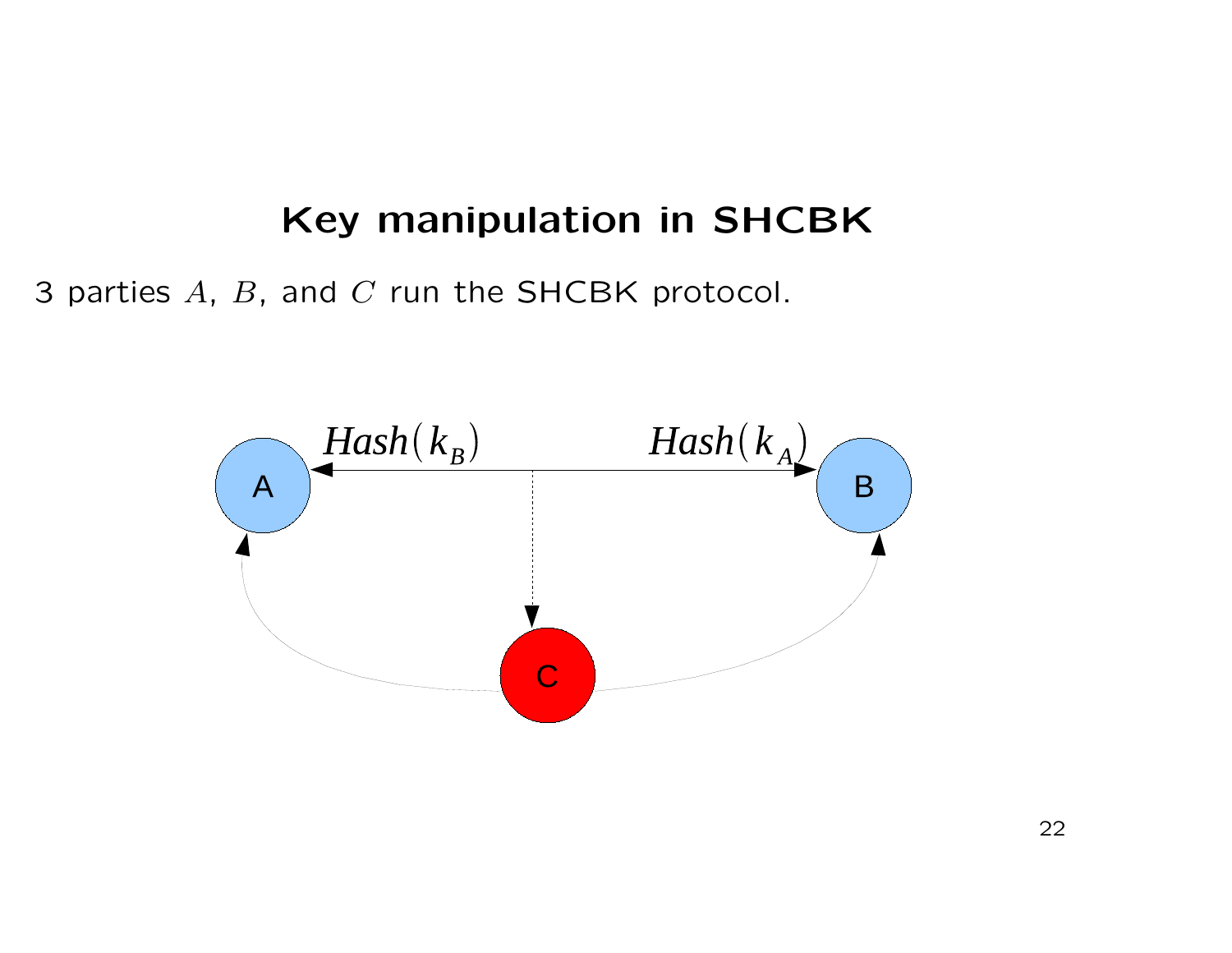#### Key manipulation in SHCBK

3 parties  $A, B$ , and  $C$  run the SHCBK protocol.



Party  $A: k^*_{\scriptscriptstyle\mathcal{L}}$ A  $= k_A \oplus k_B \oplus k_C$ Party B:  $k_P^*$ B  $= k_A \oplus k_B \oplus k_C \oplus \theta$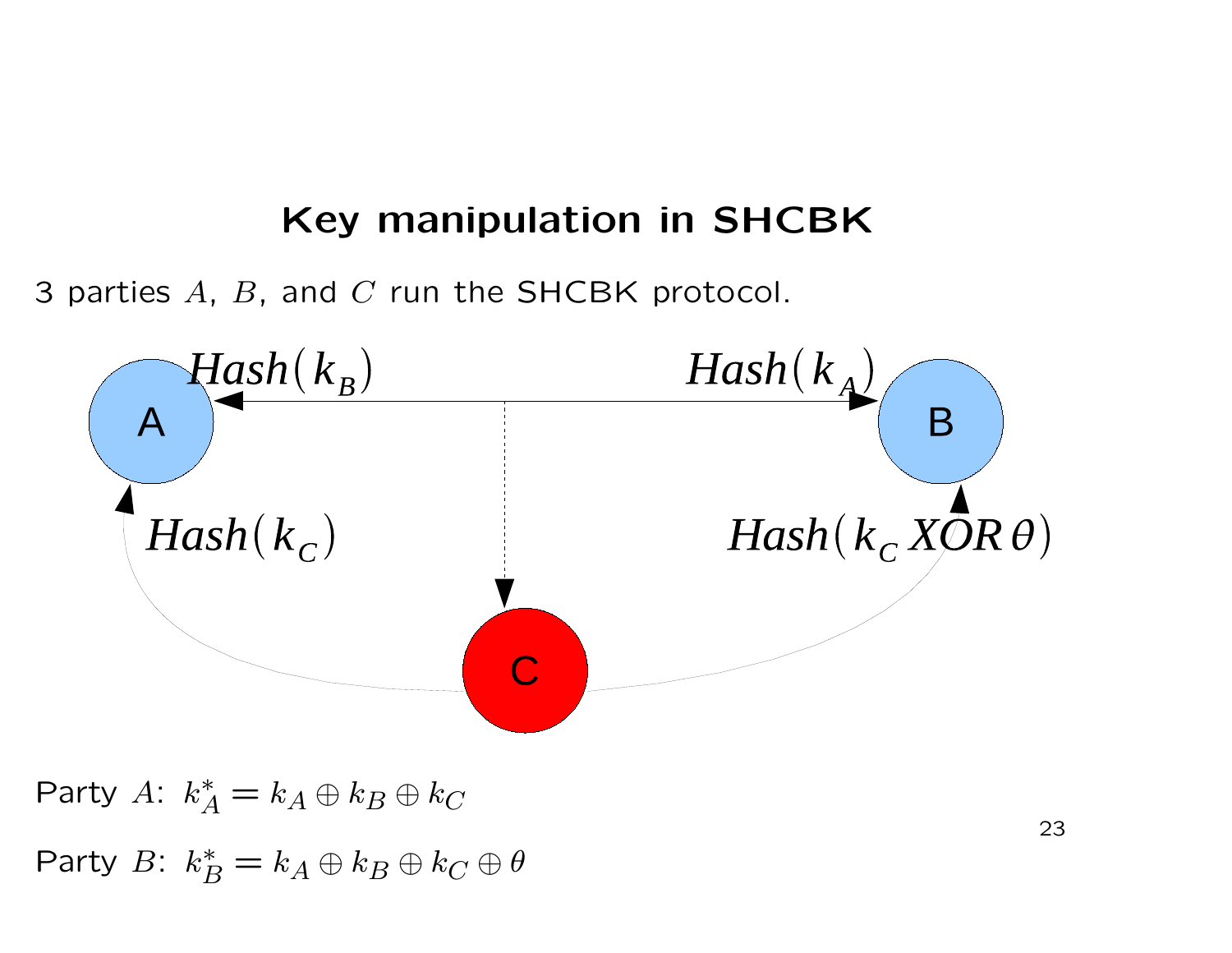# Efficiency of the direct binding approach

• This is optimal in human work because a b-bit human comparison corresponds to a  $2^{-b}$  chance of a successful one-shot attack.

• As regards computation cost, we use the following cost model:

Cost(Hash/Digest)  $\approx$  input-length  $\times$  output-length

- We only need to bind the large data  $INFOS$  to the short string (digest output) thanks to the principle P1.
- Since the digest-output bitlength is much shorter than <sup>a</sup> hash output, the digest should be computed very efficiently in practice.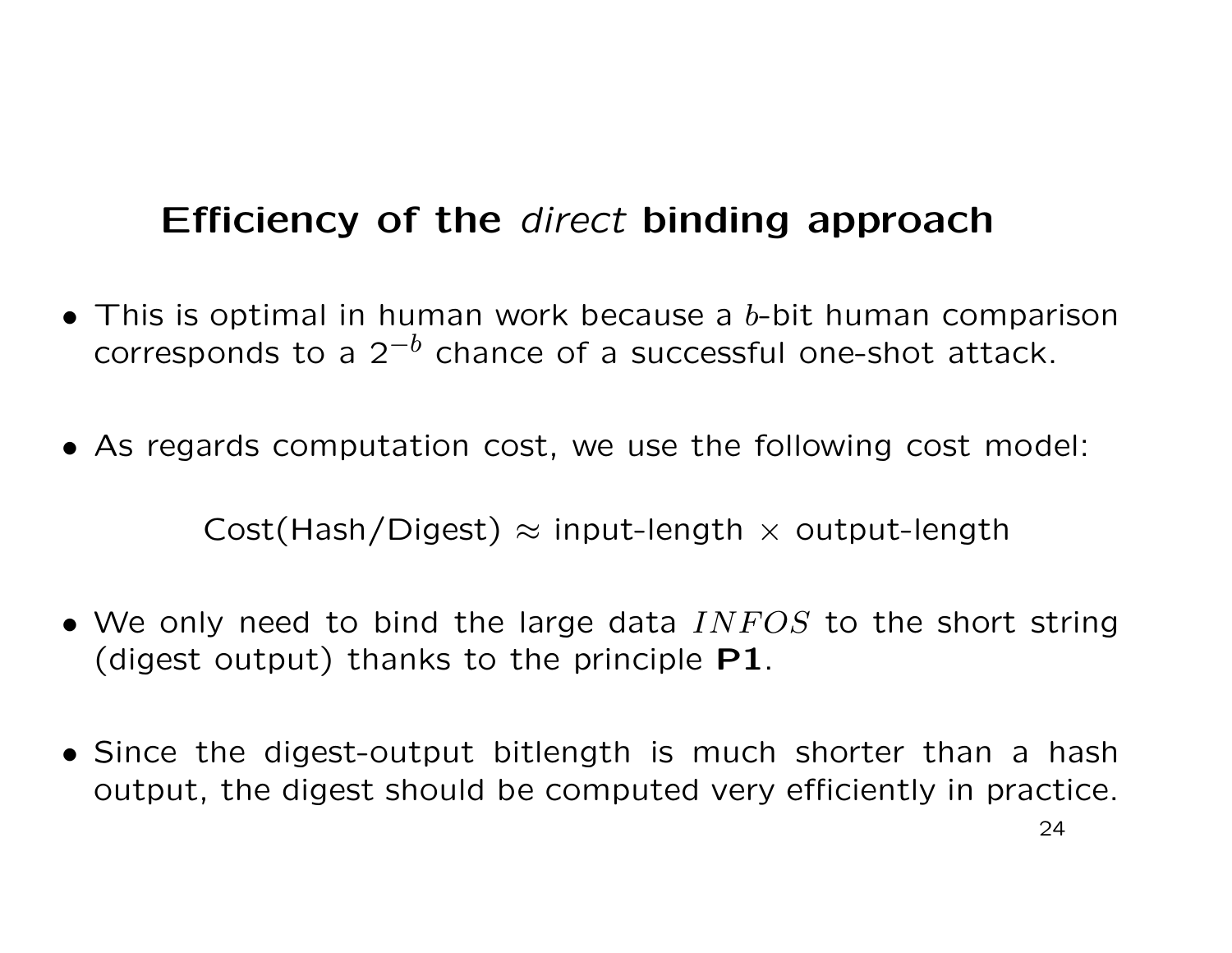# Efficiency of the indirect binding approach

- This is also optimal in human work.
- However, it might not be very efficient in computation cost.
- We need to bind large authenticated information by long-output hash function that is more expensive than short-output digest.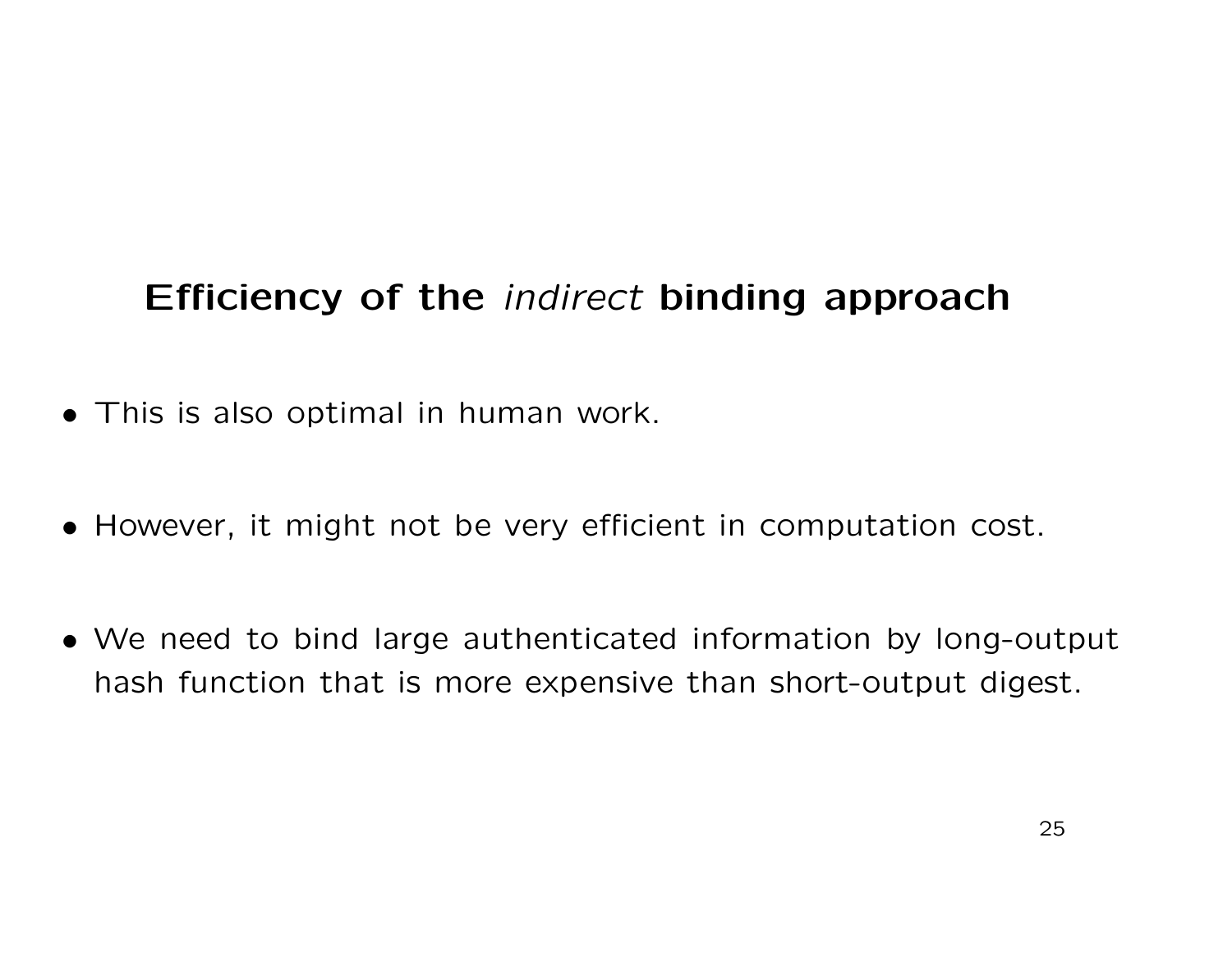#### Indirect binding group protocol

- 1.  $\forall A \longrightarrow_N \forall A'$  :  $INFO_A, Hash(INFO_A, R_A, K_A)$
- 2.  $\forall A \longrightarrow_N \forall A'$  :  $R_A \parallel K_A$

3. 
$$
\forall A \longrightarrow_{E} \forall A' \; : \; \bigoplus_{A \in \mathbf{G}} R_A
$$

- Each node has to compute long hash of  $INFO_A$  for all  $A \in {\bf G}.$
- This is more expensive than a short output digest of  $INFOS$ .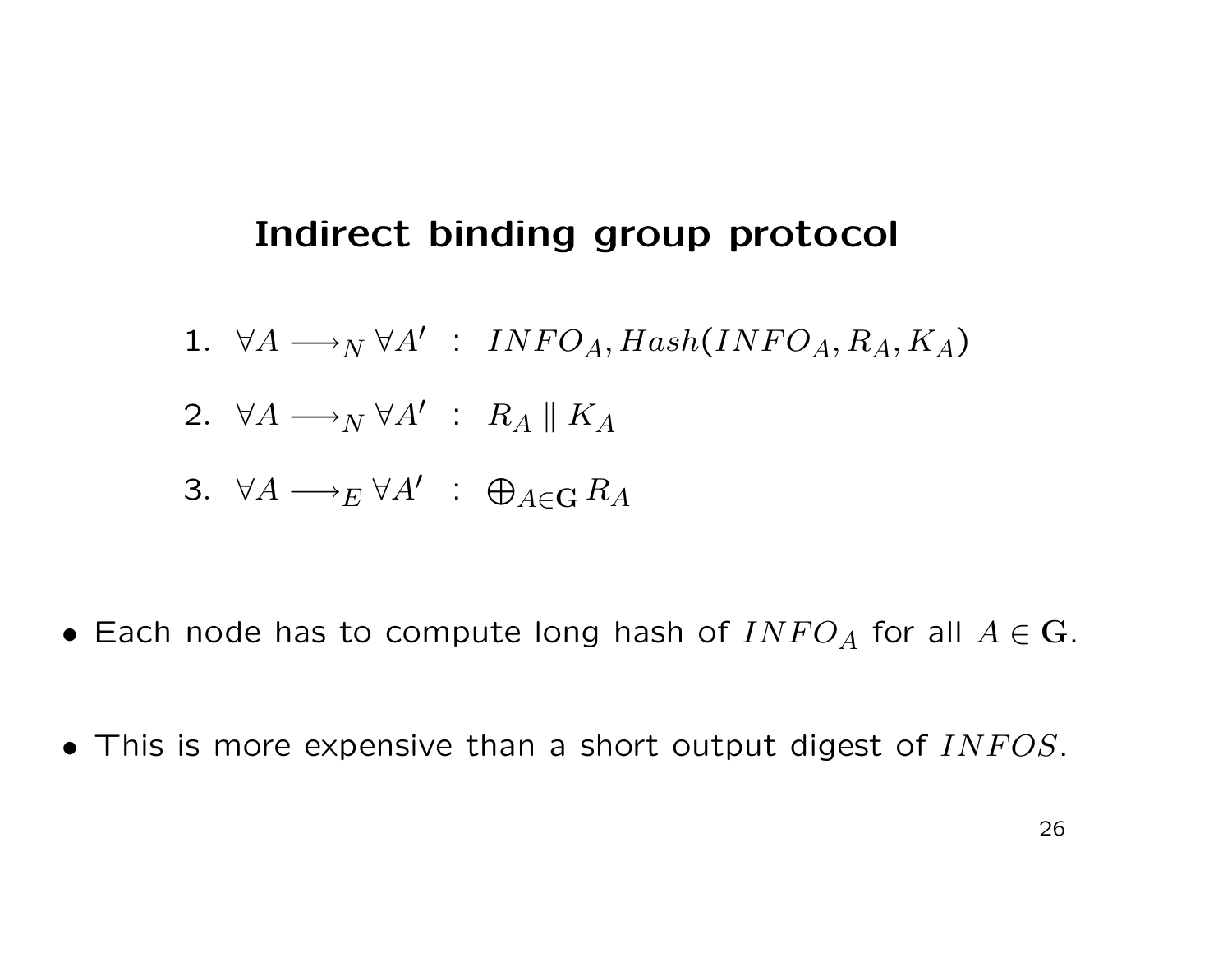# Example of application II: Group meeting

- A group of unknown people in <sup>a</sup> room want to obtain the public keys of one another to communicate securely via their laptops.
- They can run our group protocol to bootstrap security from scratch.
- This requries the human comparison of <sup>a</sup> single short 16-bit string.
- Alternatively, the 16-bit string can be used to construct <sup>a</sup> picture.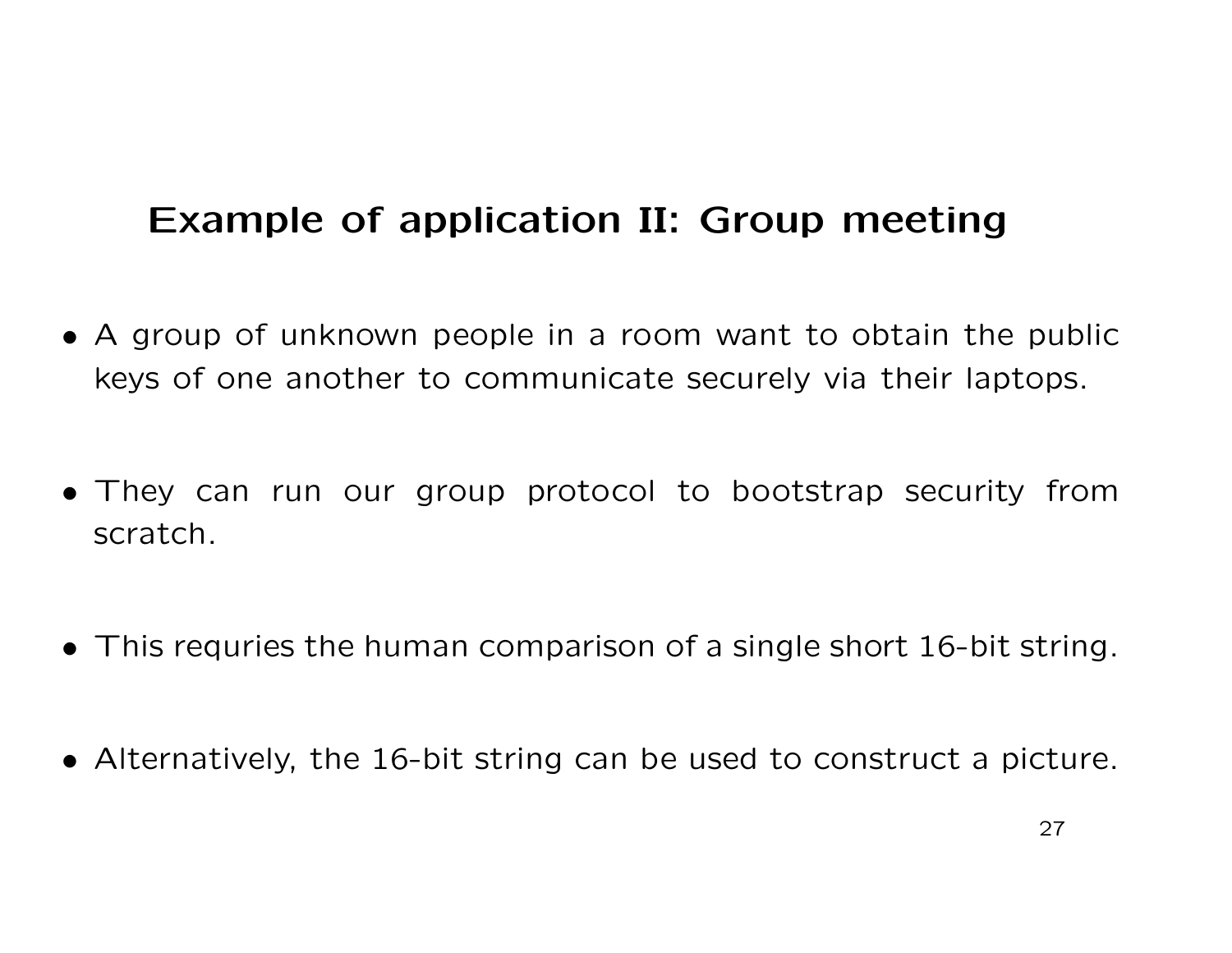#### Theoretical bounds of Almost-Universal Hashes

- We have discovered Stinson bound:  $|k| \geq \log \frac{2^{|m|} (2^b-1)}{2^{|m|} (2^b-1) \cdot 2^{\gamma b}}$  $2^{|m|}(\epsilon 2^{b} - 1) + 2^{2b}(1 - \epsilon)$ is accurate in a very short range of values of  $\epsilon.$
- We introduce our new combinatorial bound:  $|k| \geq$  log  $\frac{|m|}{\epsilon b}$  $\epsilon b$
- $\bullet$  When  $\epsilon=2^{-b}$ , Stinson bound gives  $|k|\geq |m|-b$  which is much tighter than ours that is  $|k|\geq b+\mathsf{log}$  $\left|m\right|$  $\overline{b}$  .
- $\bullet\,$  However, our bound produces a better result when  $\epsilon\geq 2^{-b}\Big(1+{b\over |m|}\Big)$  $\overline{|m|-b}$  $\left.\rule{0pt}{12pt}\right)$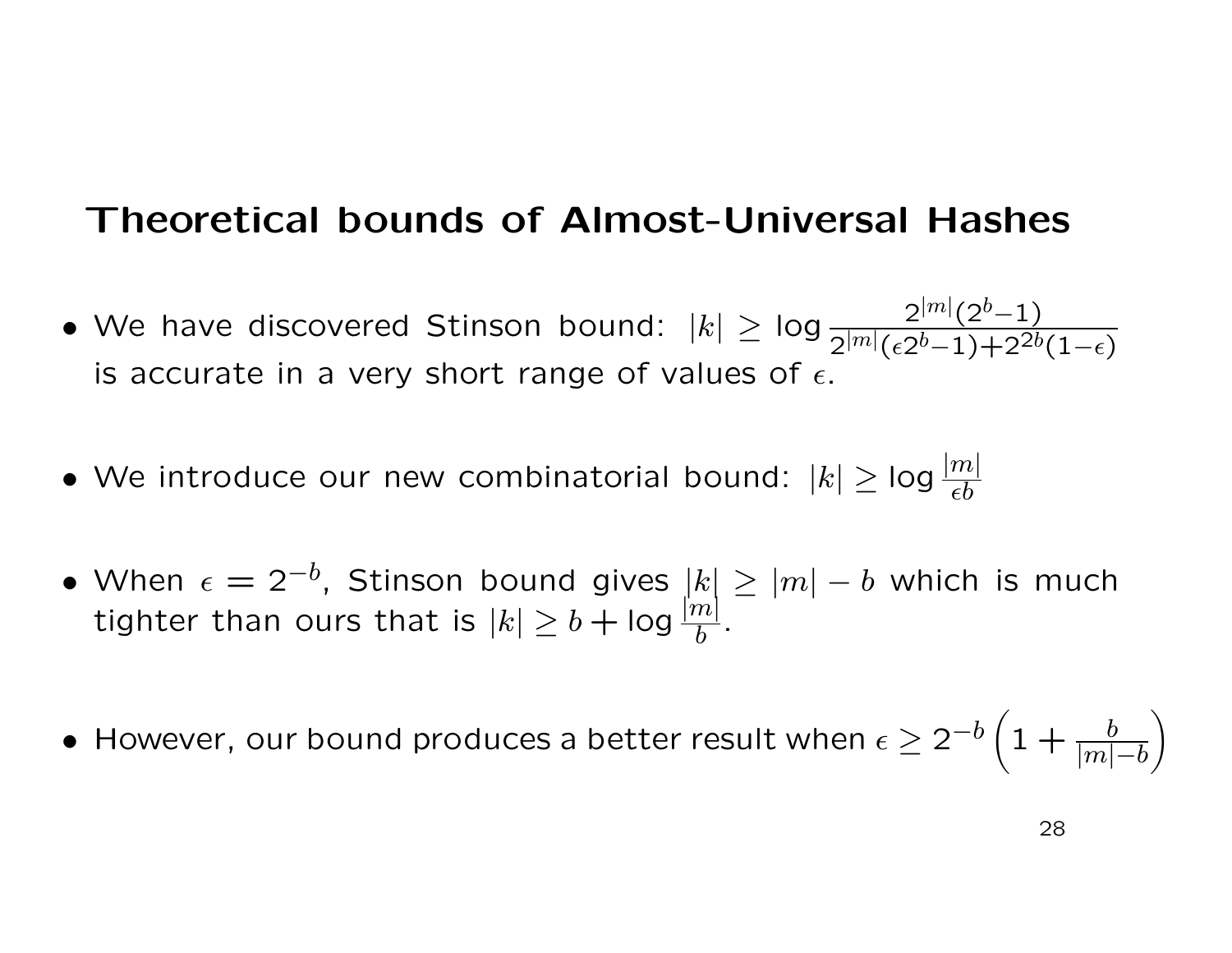### Implementing the digest function

- $\bullet$  We can construct (b-bit output) Digest function based on some well established methods invented for universal hash functions.
- Toeplitz matrix multiplication and pseudo-random number generation proposed by Wegman,Carter,Krawczyk,Mansour and others.
- Error correcting code (Reed-Solomon) by Bierbrauer and others.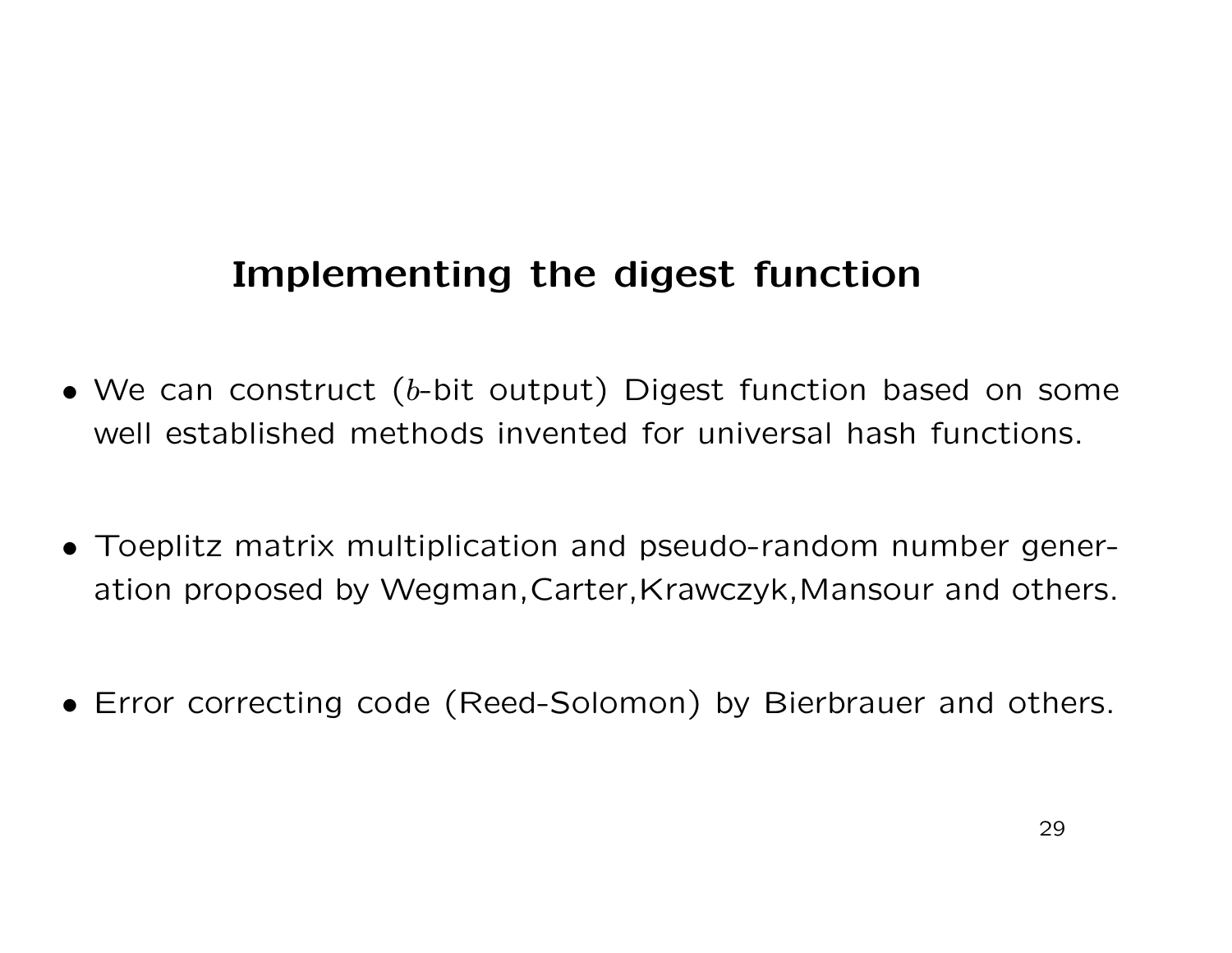#### Toeplitz Matrix multiplication and PRNG

• We need to derive  $b + |m| - 1$  random bits from the key k to construct the Toeplitz matrix  $R.$  Using matrix multiplication, we define:

$$
Digest_k(m) = m \odot R \pmod{2}
$$

This is equivalent to

$$
d_t = \bigoplus_{j=1}^{|m|} (R_{t,j} \wedge m_j)
$$

and

$$
Digest_k(m) = \langle d_1 \dots d_b \rangle
$$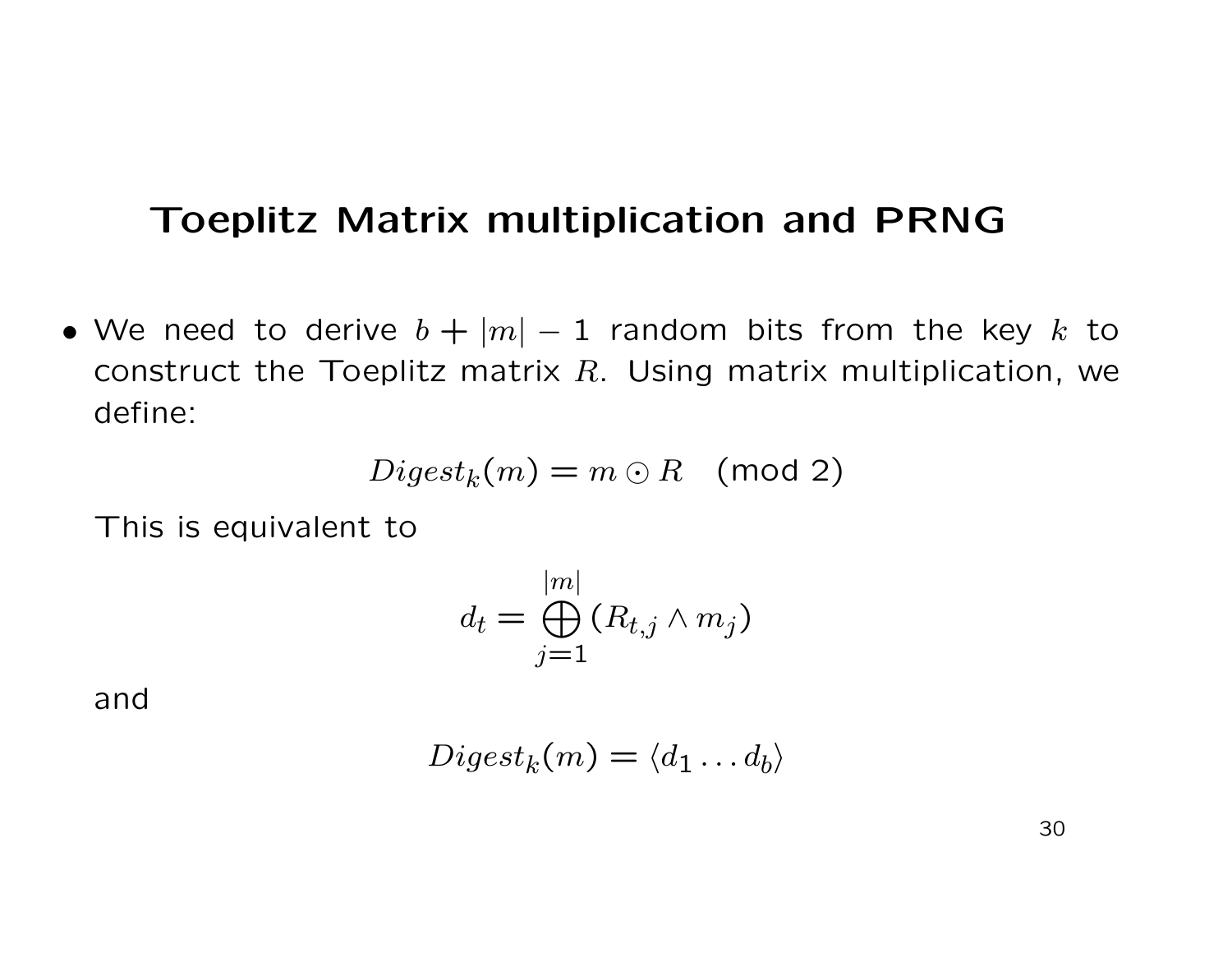# Efficient implementation of Digest function

- The above algorithm has been shown to satisfy our specification exactly by using <sup>a</sup> perfect random bit stream.
- In practice, we recommend to use <sup>a</sup> linear pseudo-random number generator such as shift registers to produce pseudo-random bits, or several seeded with parts of  $k.$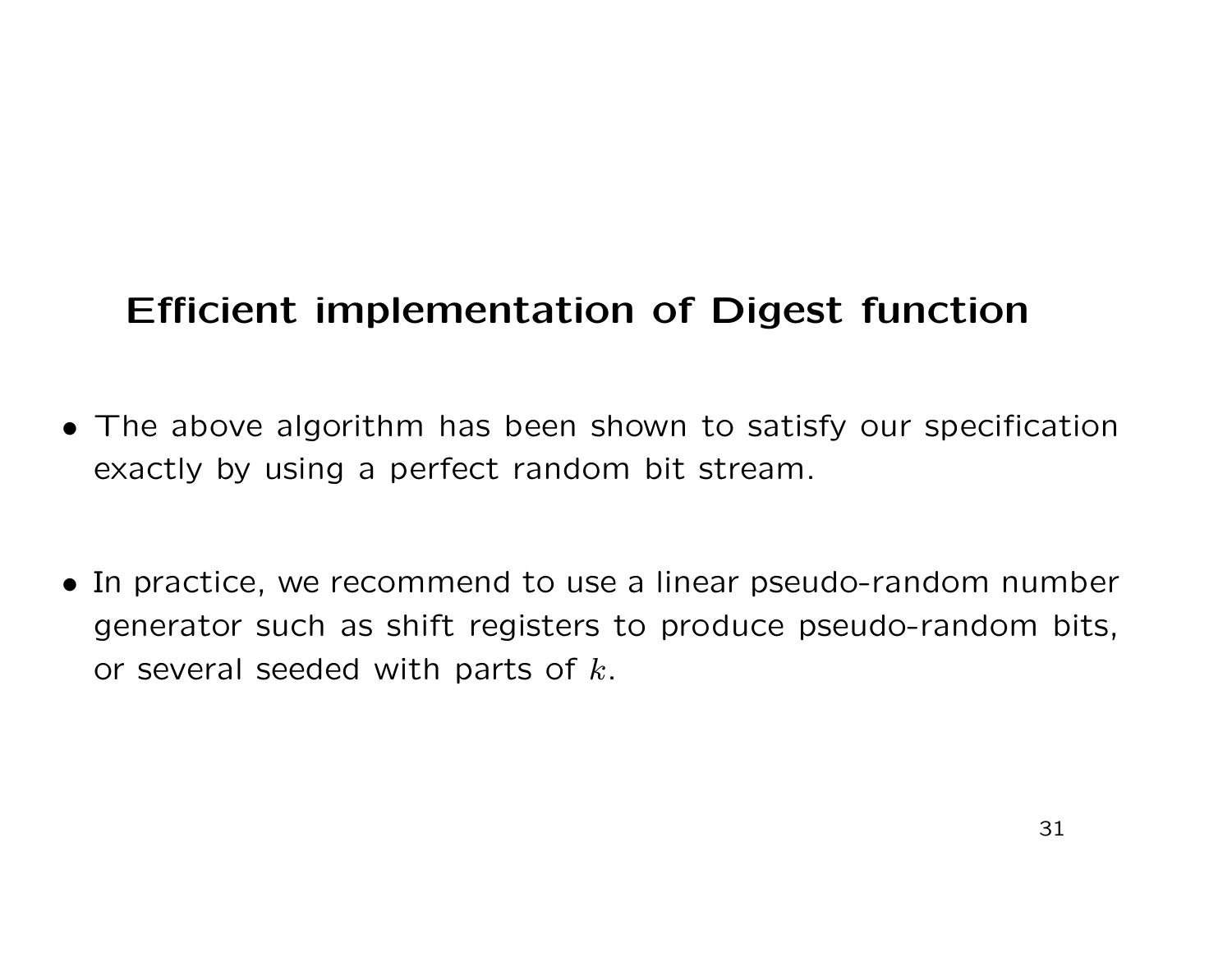### Human interaction: future research

- Efficient ways to present data that can be easily handled by human.
- For example: instead of displaying a string on a screen with  $-$ Agree– and –Disagree– buttons.
- We can display the string with a couple of other  $random$  ones, and then ask the human to select the correct value.
- Displaying the distorted image of the string.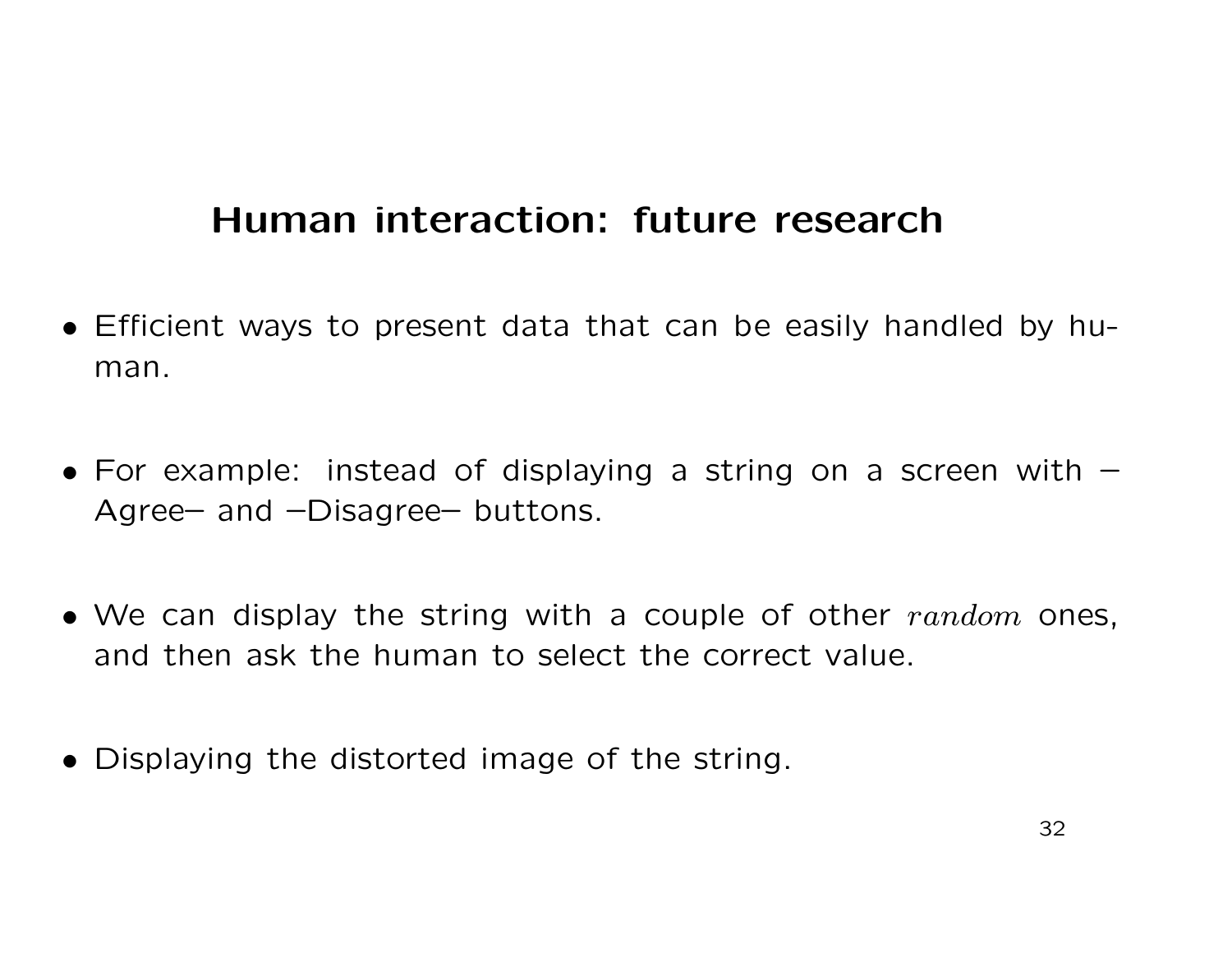### References

- L. H. Nguyen and A. W. Roscoe. Authenticating ad-hoc networks by comparison of short digests. To appear in Journal of Information and Computation in Dec 2007.
- L. H. Nguyen and A. W. Roscoe. Efficient group authentication protocol based on human interaction. Proceedings of Workshop on Foundation of Computer Security and Automated Reasoning Protocol Security Analysis, FSC-ARSPA'06. Seattle, Aug 2006.
- L. H. Nguyen and A. W. Roscoe. Authentication protocols based on low-bandwidth unspoofable channels: <sup>a</sup> comparative survey. Submitted to Journal of Computer Security.